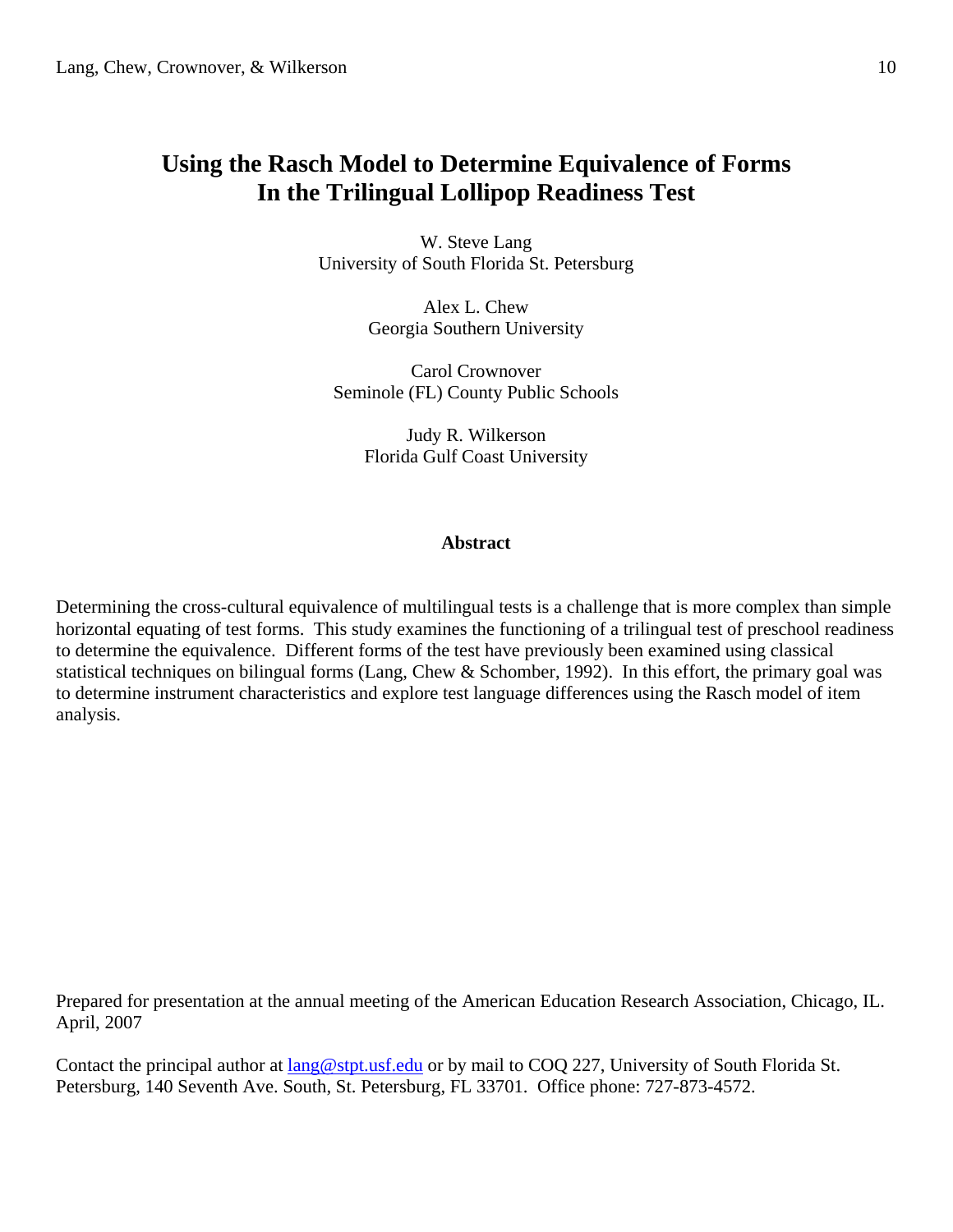# **Using the Rasch Model to Determine Equivalence of Forms In the Trilingual Lollipop Readiness Test**

 Multilingualism has been a problem in psychoeducational assessment for almost a century (Arsenian, 1937). A number of studies have described the difficulties of using standardized instruments developed for English language instruments with limited-English-proficiency (LEP) or bilingual children (Figueroa, 1983, Valencia & Rankin, 1985). Translations of the Lollipop Test of School Readiness into Spanish (Chew, 1989) and French (Venet, Normandeau, Letarte, & Bigras 2003) from the original English (Chew, 1981) may be linguistically sound, but the question of cultural construct equivalence is also important to valid, reliable, and fair assessment. Mardell-Czudnowski (1987) recommends that American norm tests should be interpreted with extreme caution when used with multilingual children.

 The need for multilingual editions of a culturally-fair school readiness test was the motivation for the development of Lollipop Test in Spanish and French translations. In at least one study with the Lollipop test, equal total scores did not necessarily translate into construct equivalence for bilingual students (Vargas & Lang, 1994). With four or five year old children who sometimes mix two languages in a multilingual cultural, a developmental readiness test needs to work at the item level and be as culturally-fair as possible for valid readiness measurement.

# *Background of the Readiness Construct and Lollipop Test*<sup>1</sup>

1

 The concept of readiness can be related to achievement in various school subjects and at various levels of the curriculum. "Traditionally, however, readiness refers to the intellectual and social characteristics of kindergarten and first grade children. Readiness may be defined as a general responsiveness to instruction or as specific intellectual abilities that are predictive of the development of reading or of arithmetic skills" (Leton & Rutter, 1973, p. 293). Readiness as defined by Ausubel (1959, p. 247) refers to "the adequacy of existing capacity in relation to the demands of a given learning task." Generally, readiness refers to the capacity for meeting successfully certain expectancies or for achieving particular levels of performance (Brandt, 1971). Even if we think of readiness only as capacity, Brandt suggests that at least three different, though interrelated, kinds of readiness stand out as especially important. One is physical maturity, which has long been recognized as a precursor to jumping, skipping, bicycling and other gross motor activities of early childhood. Physical maturity is also related to various intellectual activities and school accomplishments.

 The second kind of readiness is socio-economical, having to do with developing personality qualities and the strides already taken toward independence. Kindergarteners who are relatively outgoing and self-assured are apt to find the school world exciting and enjoyable. The dependent, withdrawn child, on the other hand, is at a different stage of development and initially needs the warm assurance and helping hand which good schools offer before other horizons can be fully developed. The third kind of readiness discussed by Brandt might be labeled intellectual-educational, referring to the fact that during the first years of life children have already had many experiences that shape their thinking and fill their minds. By age 6 their vocabulary averages well over 2,500 words, although culturally deprived children may know only half of this number. In the Encyclopedia of Educational Research,  $4<sup>th</sup>$  edition, Tyler (1969) offers an in depth, concise review of the literature on the concept of readiness. In a similar earlier paper, Tyler (1964) presents a discussion of issues related to readiness to learn. The idea of readiness has been and still is inherent in our thinking about education, although Tyler's review suggests that there is considerable diversity of opinion about both practice and theory. Different theorists have different notions about the nature of child development. Some--for instance, Gesel--consider that it is a matter of maturation forces, experiences, formal and informal teaching, and equilibration--i.e., the organization of knowledge occasioned by the appearance of contradictions in the child's system of beliefs. Still

<sup>1</sup> This section adapted from Chew, A. L. (in press). *Developmental and Interpretive Manual for the Lollipop Test of School Readiness (3rd Ed.).* Humanics Psychological Test Corp.: Lake Worth, FL.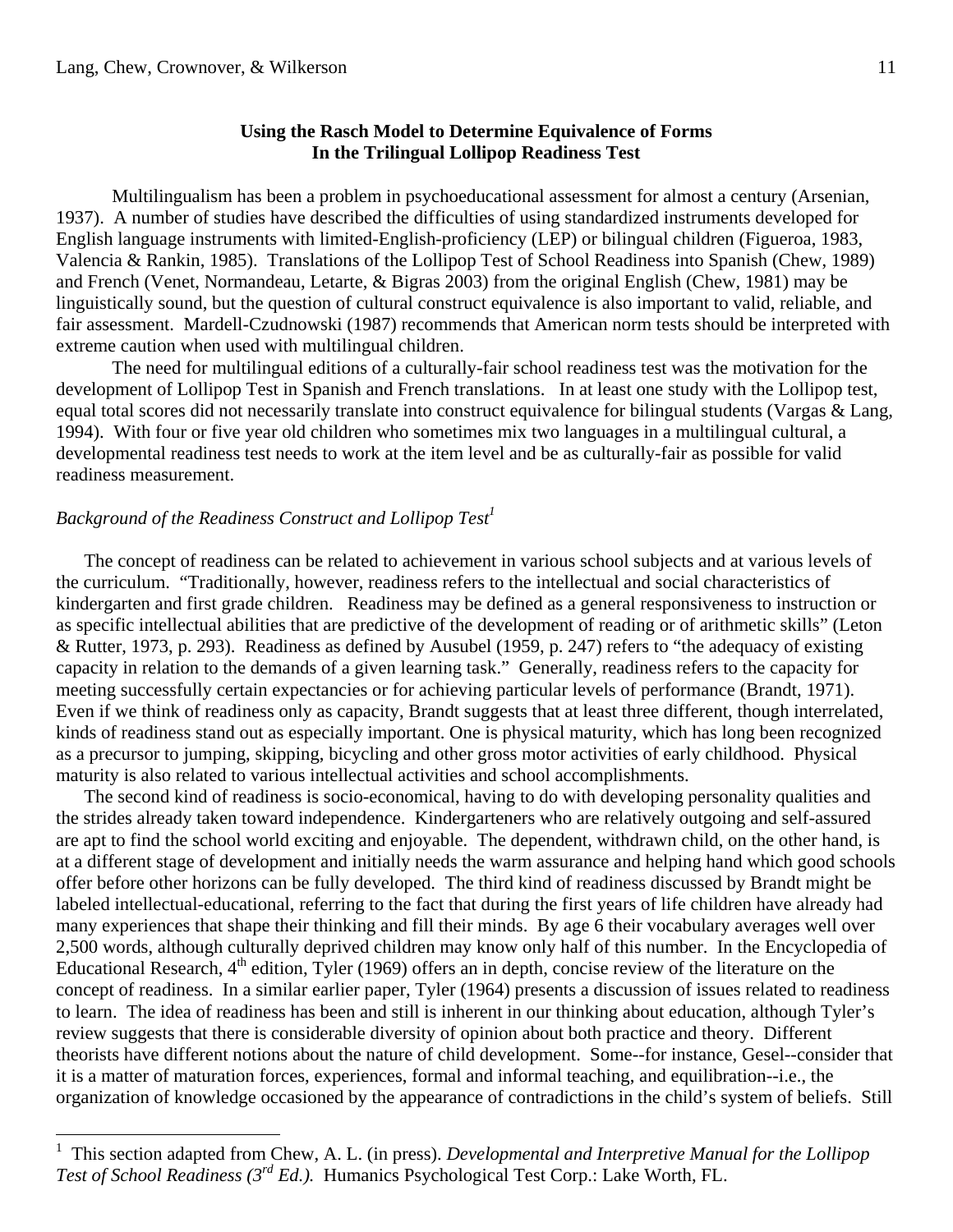others, e.g., learning psychologists, regard it as a matter of accumulating new behavior through learning from experiences. More recent discussions still debate the exact components and theories of readiness, but there remains a general consensus that readiness assessment is common and useful for preschool and readiness programs (Kagan, 1990; Gredler, 1997).

# *Instrument History*

 The *Lollipop Test* consists of three components and 52 items: (1) a set of seven **Stimulus Cards** used for presentation of items throughout the test, (2) the **Administration and Scoring Booklet**, and (3) the *Developmental and Interpretive Manual*. The Stimulus Cards are used with the combination Administrative and Scoring Booklet. The test contains four sections or subtests: Test 1: Identification of colors and shapes, and copying shapes; Test 2: Picture description, position, and spatial recognition; Test 3: Identification of numbers, and counting; and Test 4: Identification of letters, and writing. Through several revisions, the *Lollipop Test* has been popular and demonstrated validity and reliability in the English edition with classical item analysis, longitudinal predictions, and comparative correlations with other instruments. This study is the first Differential Item Functioning (DIF) analysis of the *Lollipop Test* and the first trilingual scaling of the items. Research and classical test theory analyses from the last thirty years are summarized in Table 1.

#### Table 1

*Chronological Summary of Research on the Lollipop Test* 

| <b>AUTHOR(S)</b>           | DATE | <b>SIGNIFICANCE OF STUDY</b>                 |
|----------------------------|------|----------------------------------------------|
| Chew                       | 1977 | Construct Validation & Factor Analysis       |
| Chew                       | 1981 | Lollipop Test Initially Published            |
| Chew                       | 1983 | <b>Concurrent Validity</b>                   |
| Chew & Morris              | 1984 | <b>Concurrent Validity</b>                   |
| Chew, Kesler, & Sudduth    | 1984 | Developing Local Norms                       |
| Chew                       | 1985 | Pre-Kindergarten Screening Application       |
| Chew & Morris              | 1987 | Pre-Kindergarten Screening Application       |
| Chew & Morris              | 1989 | Predictive Validity                          |
| Chew                       | 1989 | Lollipop Test, Revised (2nd Edition)         |
| Chew                       | 1989 | Spanish Edition Published                    |
| Lang & Chew                | 1989 | Development of Head Start Norms              |
| Lang & Chew                | 1989 | Norms Technical Manual: GA Head Start        |
| Chew & Lang                | 1990 | Predictive Validity                          |
| Lang & Chew                | 1990 | Utilizing Lollipop Test Norms                |
| Lang, Chew, & Schomber     | 1990 | <b>Construct Validity of Spanish Edition</b> |
| Chew & Lang                | 1992 | Predictive Validity of Spanish Edition       |
| Lang, Chew, & Schomber     | 1992 | Regression Equating Spanish & English        |
| Chew & Lang                | 1993 | Concurrent Validity of Spanish Edition       |
| Lang, Chew & Vargas        | 1993 | Rasch Analysis of Spanish & English          |
| Vargas & Lang              | 1994 | Cultural Fairness of the Spanish & English   |
| Lang, Chew, & Vargas       | 1995 | Equating the Spanish & English Editions      |
| Lang, Chew & Gill          | 1995 | Longitudinal Predictive Validity             |
| Eno & Woehlke              | 1995 | Predictive Validity                          |
| Lang & Chew                | 1997 | Predictive Validity                          |
| Chew                       | 2001 | <b>Head Start Norms</b>                      |
| Venet, Normandeau, et. al. | 2003 | Validation of French Translation             |
| Chew                       | 2007 | Lollipop Test-III (3rd Edition)              |

Note: See reference list for complete citations for publications listed above.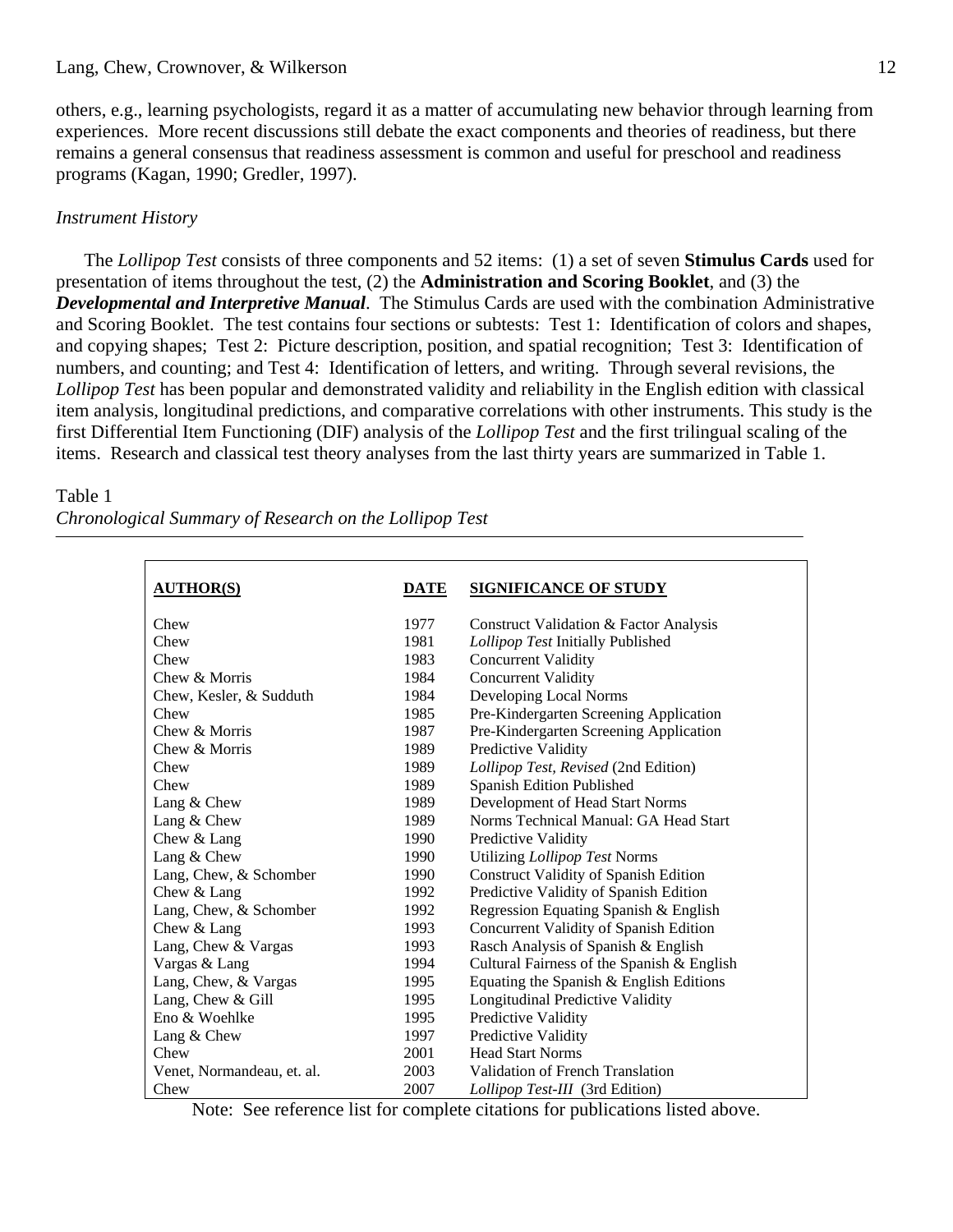### *Purpose of this study*

 Although multiple studies utilizing classical methods have been conducted on the *Lollipop Test* and each individual language translation of it, no studies prior to this one have equated the test results for children who are native speakers of the three different languages tested – English, French, and Spanish. The purpose of this study was to determine the equivalence of the three versions of the test by exploring item functioning employing the Rasch model (1980).

### **Method**

### *Analyses*

 Modern test development methods now include vertical and horizontal equating. The specific methodology for equating that incorporates the Rasch model is well established (Wolfe, 2004), but only provides partial application to this effort since there are no common people to calibrate and items translation equivalence is the issue. The Rasch model was deemed appropriate for this effort because the construct of the instrument was considered established, but the need for sample independent analysis was evident. The Rasch model also met the requirements of analysis appropriate with different aggregations of items, handling of missing data, and sensitivity to misfit from the construct.

 This study used an exploratory analysis that started with overall model statistics and followed up as patterns were revealed, because a strict equating model utilizing common items or persons is impossible. Perhaps a better description of the problem would be to compare different forms of a test with no common persons and parallel, but not common items. The Rasch model was expected to be useful for overall consideration of dimensionality, reliability, separation and fit. Applying the Rasch model started with calibration of items, and examined the overall estimates of the model parameters (Smith, 2001). At least one demonstration of item calibration on a school readiness test has been previously demonstrated (Gumpel, 1999). Additionally, a recent analysis a cross-cultural comparison using the Rasch model has been effectively demonstrated (Choi, Mericle, & Harachi, 2006). Those efforts guided the study reported here, even though the planned analysis was admittedly investigative.

 A statistic produced by the Rasch model is Differential Item Functioning (DIF), but DIF analysis requires both an appropriately modeled test and detailed knowledge of the construct (Bond & Fox, 2001). DIF was examined for each language form of the *Lollipop Test* separately and as a pooled set of items. DIF analyses by the four subtests was performed. Analyses by pretest scores, posttest scores, and combined pretest-posttest were performed. Particular attention was focused on examining patterns, item functioning, and contrasts that could be interpreted as culturally loaded or indicating possible language bias. Analysis results were interpreted within the framework of language expertise and construct knowledge. The choice of separate analysis of pretest, posttest, or both sets of items is dependent on the frame of reference that is meaningful to the user's assertions (Wright, 1996). The comparative language of testing was the primary variable of interest while the most common use of the test is for pretest-posttest gains utilizing the four subtests, therefore that was the focus of the researchers.

#### *Sampling*

 The initial data analysis included 597 children tested, including 191 English speaking, 234 French speaking, and 112 Spanish speaking children. Of the 597 children, 529 children were tested twice (pre-post). Sixty-eight children were available for one, but not both testing opportunities. Many programs test twice to provide evidence of effectiveness for various funding requirements. Some of the sample, particularly the migrant population, were only available for one testing session. This reduced the Spanish speaking group most often. Of the 112 Spanish children, 70 were post tested while 42 left during the year. A small number of subjects that varied with each process were occasionally dropped from exploratory analyses as extreme or misfitting persons.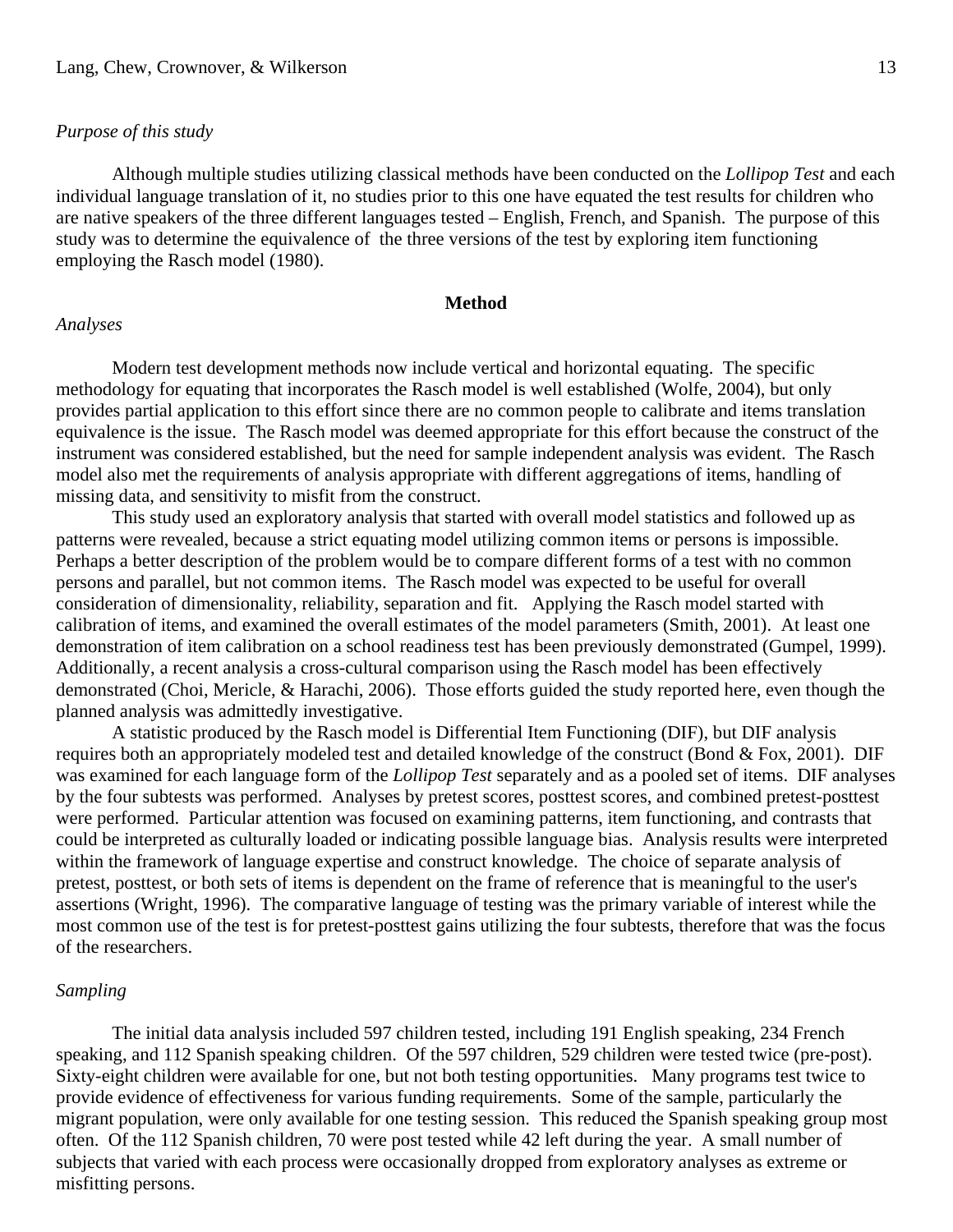### Lang, Chew, Crownover, & Wilkerson

 The sample was collected in North America from multiple locations and all subjects were enrolled in pre-kindergarten or kindergarten programs. Many children represented cultures new to the United States or Canada and therefore the spoken language at home was French or Spanish. All schools used English as the language of instruction. Children were typically tested at program entrance and exit. The children resided in Florida, Georgia, Michigan, and Quebec (Canada). The ages of the sample ranged from 48 to 72 months (4 to 6 years old). Specific locations and schools are not identified here, but a variety of urban to rural populations, levels of SES, and preschool programming models was included. The sample generalizability would not be randomly drawn from nor specific to a defined population, but the functioning of different test forms within this heterogeneous sample was considered the focus of the investigation.

 Since preschool programming varied widely as to curriculum, teacher quality, required age for entrance, and contact hours; generalizable sample gains were considered globally as a normal consequence of the kindergarten experience, but without specific consideration of differential program impacts. Many children were selected as qualified for targeted remedial programs such as Head Start, but enrollment was controlled by the local school requirements.

 The children in the sample were racially and ethnically diverse with 110 black, 115 Hispanic (representing South American, European, and island nations), 21 Eastern (representing Asian and Pacific island nations), and 350 white (representing North American, African, European, and South American nations) children identified by ethic origin. The sample was composed of 310 female and 284 male subjects. Even though it was not the question of interest for this study, an initial DPF (Differential Person Fit) analysis indicated no contrasts larger than .5 logits between ethnic subpopulations or gender. No contrasts by gender or origin were significant for total scores.

# **Results**

#### *Basic Results*

 The first conclusion is that the Lollipop Test meets Rasch dimensional requirements for continued analysis and calibration. All analyses (separate and pooled) were examined with both Winsteps (2003) Diagnosis/Separation tables and RUMM2020 (Andrich, 2004a) Summary Statistics tables. Since RUMM2020 and Winsteps use slightly different estimation algorithms, the results in side-by-side comparisons can be confusing. For consistency, Winsteps output is reported except in the cases where RUMM2020 reports or graphics are indicated in this report. A sample summary result is included in Figure 1 below, produced with Winsteps software. The real person separation of .91 indicates that the scale discriminates between the persons well. The real item separation of .99 indicates that the items create a well defined variable. An outfit mean of .1 (expected value = 0) and S. D. of 1.3 (expected value = 1.0) suggest that the data fit the model. Our separation table provides evidence that a Rasch analysis is reasonable (Smith, 1999). In all cases, runs met the guidelines suggested for Winsteps (Smith, 1999) or were rated Excellent on RUMM2020's Power of Test-of-Fit. Extreme items and persons (misfitting) were typically dropped from some later subanalyses.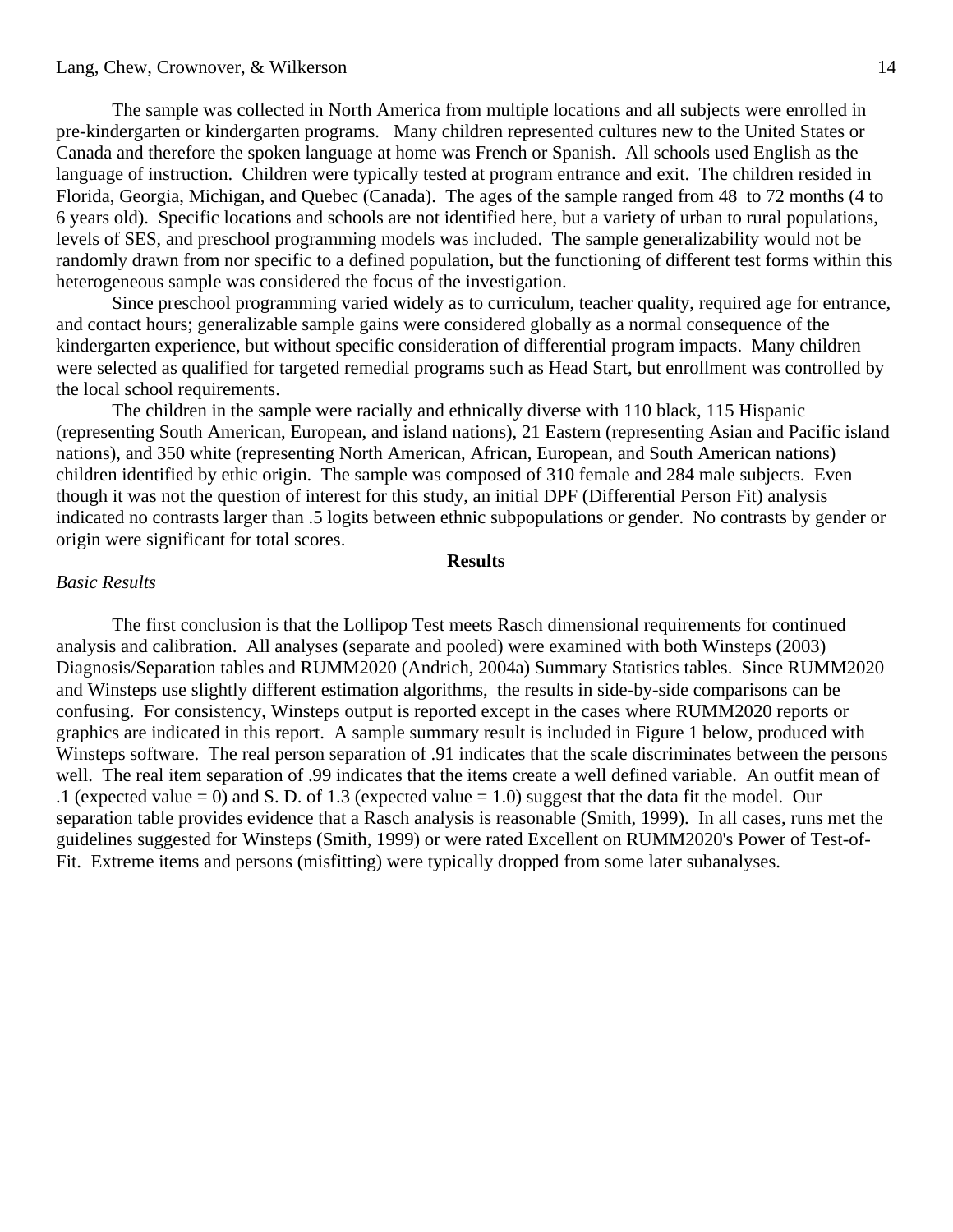+-----------------------------------------------------------------------------+ | RAW RAW MODEL INFIT OUTFIT | SCORE COUNT MEASURE ERROR MNSQ ZSTD MNSQ ZSTD | |-----------------------------------------------------------------------------|  $\vert$  MEAN 67.8 89.0 5.00 .45 1.30 .9 1.21 .1  $\vert$  $\begin{array}{ccccccccccccc} \text{S.D.} & \text{29.3} & \text{23.5} & \text{1.98} & \text{.16} & \text{.48} & \text{1.4} & \text{1.01} & \text{1.3} \end{array}$ | MAX. 135.0 104.0 13.14 1.85 3.54 5.2 9.90 5.5 | | MIN. 11.0 50.0 -1.63 .34 .47 -2.5 .04 -2.3 | |-----------------------------------------------------------------------------| | REAL RMSE .58 ADJ.SD 1.89 SEPARATION 3.24 person RELIABILITY .91 |

|MODEL RMSE .48 ADJ.SD 1.92 SEPARATION 4.01 person RELIABILITY .94 |  $\vert$  S.E. OF person MEAN = .08  $\vert$ +-----------------------------------------------------------------------------+

TABLE 3.1 Lollipop Test Analysis Three Languages ZOU782ws.txt Mar 16 15:40 2007 INPUT: 597 persons, 104 items MEASURED: 597 persons, 104 items, 84 CATS 3.57.2

VALID RESPONSES: 85.6%

person RAW SCORE-TO-MEASURE CORRELATION = .68 (approximate due to missing data) CRONBACH ALPHA (KR-20) person RAW SCORE RELIABILITY = .96 (approximate due to missing data) SUMMARY OF 104 MEASURED items

|            | RAW                       |        |         | MODEL            | INFIT |        | OUTFIT           |        |
|------------|---------------------------|--------|---------|------------------|-------|--------|------------------|--------|
|            | SCORE                     | COUNT  | MEASURE | ERROR            | MNSO  | ZSTD   | MNSO             | ZSTD   |
| MEAN       | 389.1                     | 511.0  | 12.92   | .23              | .98   | $-1.0$ | 1.22             | $-1.0$ |
| S.D.       | 259.5                     | 16.7   | 5.27    | .12              | .30   | 4.6    | 1.14             | 4.1    |
| MAX.       | 1657.0                    | 529.0  | 20.62   | .85              | 2.16  | 9.9    | 6.58             | 9.9    |
| MIN.       | 78.0                      | 492.0  | 1.79    | .07              | . 51  | $-9.0$ | .21              | $-6.8$ |
| REAL RMSE  | . 26                      | ADJ.SD | 5.26    | SEPARATION 20.43 | item  |        | RELIABILITY 1.00 |        |
| MODEL RMSE | .25                       | ADJ.SD | 5.26    | SEPARATION 20.64 | item  |        | RELIABILITY 1.00 |        |
|            | $S.E.$ OF item MEAN = .52 |        |         |                  |       |        |                  |        |

UMEAN=5.000 USCALE=2.000 item RAW SCORE-TO-MEASURE CORRELATION = -.81

*Figure 1.* Output of Winsteps Results from Overall Model Analysis

#### *Differential Item Analyses*

 Smith (2004) described the detection of item bias with the t-statistic. In a simulation, Smith suggests parameters bias detection using reference groups and focal groups of different sizes and varying the proportion of biased items. Smith concludes, "The Rasch item bias statistics lack the power to detect bias of less than .5 logits unless there are 500 people in each subpopulation….The use of preset item bias cutoffs like +2 and -2 to detect items that favor one subpopulation over another in pairwise comparisons can be misleading." (p. 415- 416). Given the complexity of a three-way comparison plus the differing degrees of freedom in each comparison, a graphic representation is provided here in Figure 2 (pre-test items) and Figure 3 (post-test data) for exploratory examination generated by Winsteps / Excel.

 On first viewing the pre-test calibration, item 1.07 appears to be unusually easy for English language students. Item 1.07 item is a performance item, "Show me the circle." Item 2.06 appears as unusually easy for Spanish language students. That item refers to a picture of a cat and kittens and asks, "Show me which is the biggest." On the post-test calibration, a number of items asking for color recognition and counting appeared to be easier for Spanish speaking students. On both the pre-test and post-test, Identification of Letters and Writing (subtest four), appeared more difficult for French language students. Keeping in mind the power and Type I error rate issues raised by Smith (2004), a table showing the visually suspect items narrowed to those with statistically significant differences ( $p < .05$ ) and logit contrasts greater than 1.0 were identified.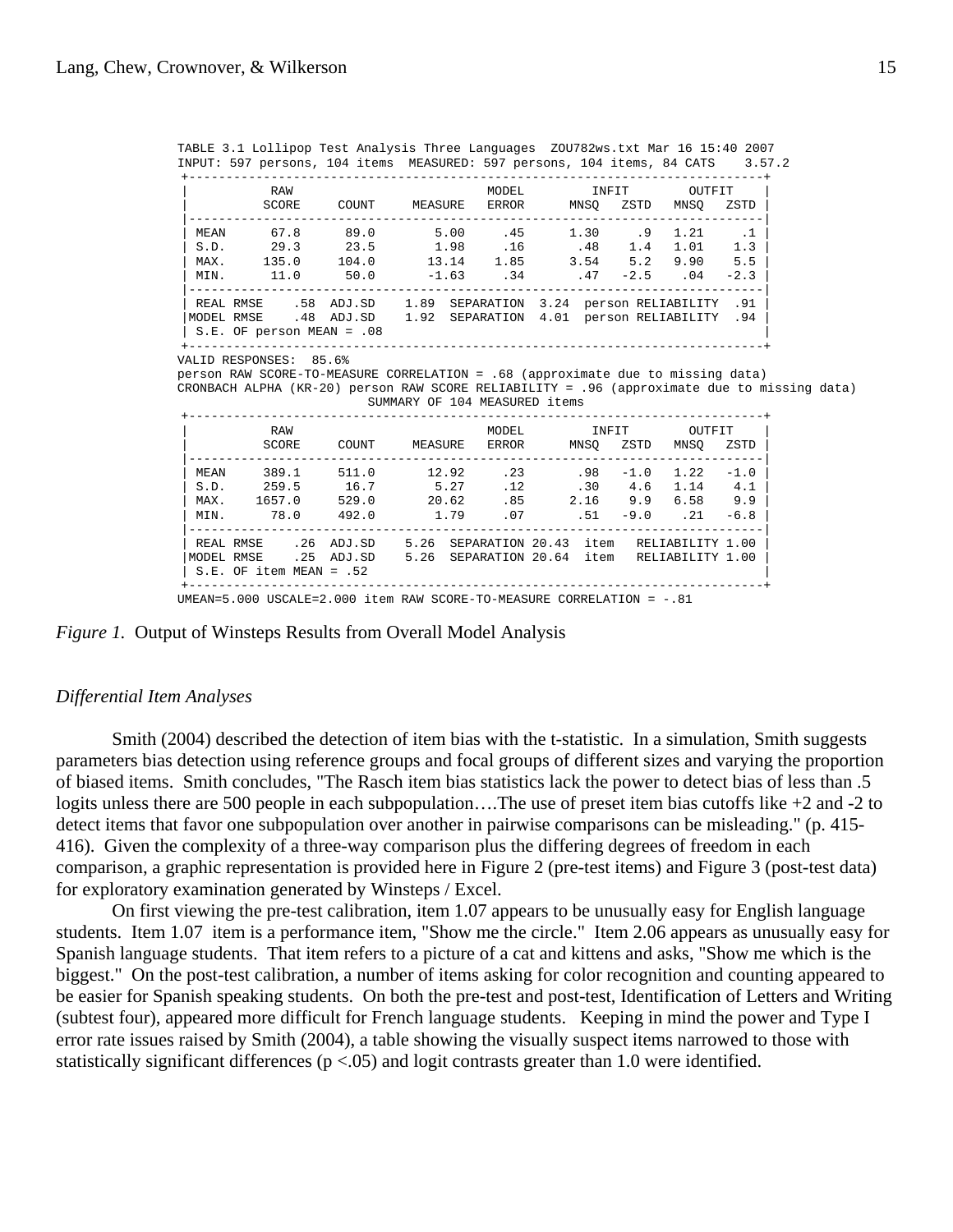

*E=English, F=French, S=Spanish Items are labeled by Subtest and Item Number. For example Pre-test 3.04= Subtest 3, Item #4. Only the odd number items are labeled on the graph.*

*Figure 2.* Plot of Pretest Items Comparing English, French, and Spanish Language Versions

 In the plots the DIF measure is the difficulty of the item for each group with all else held constant plotted on overlapping lines where the t-value gives the significance of the unit normal deviate (Linacre, 2003). Graphically, the French version appears to differ on subtest four (to the right) on the plot.



*E=English, F=French, S=Spanish Items are labeled by Subtest and Item Number. For example Pre-test 3.04 = Subtest 3, Item #4. Only the odd number items are labeled on the graph.* 

*Figure 3.* Plot of Posttest Items Comparing English, French, and Spanish Language Versions

 Figure 3 demonstrates that some items appear easy on subtest one. That is somewhat expected as a posttest after instruction and a year's growth. Again, the French test appears to separate on subtest one and subtest four on the plot.

 One item that graphically appears to be extremely different (pre-test 2.06) actually is a case of a very easy item that is even easier for the Spanish subgroup. With the worst point biserial correlation on the test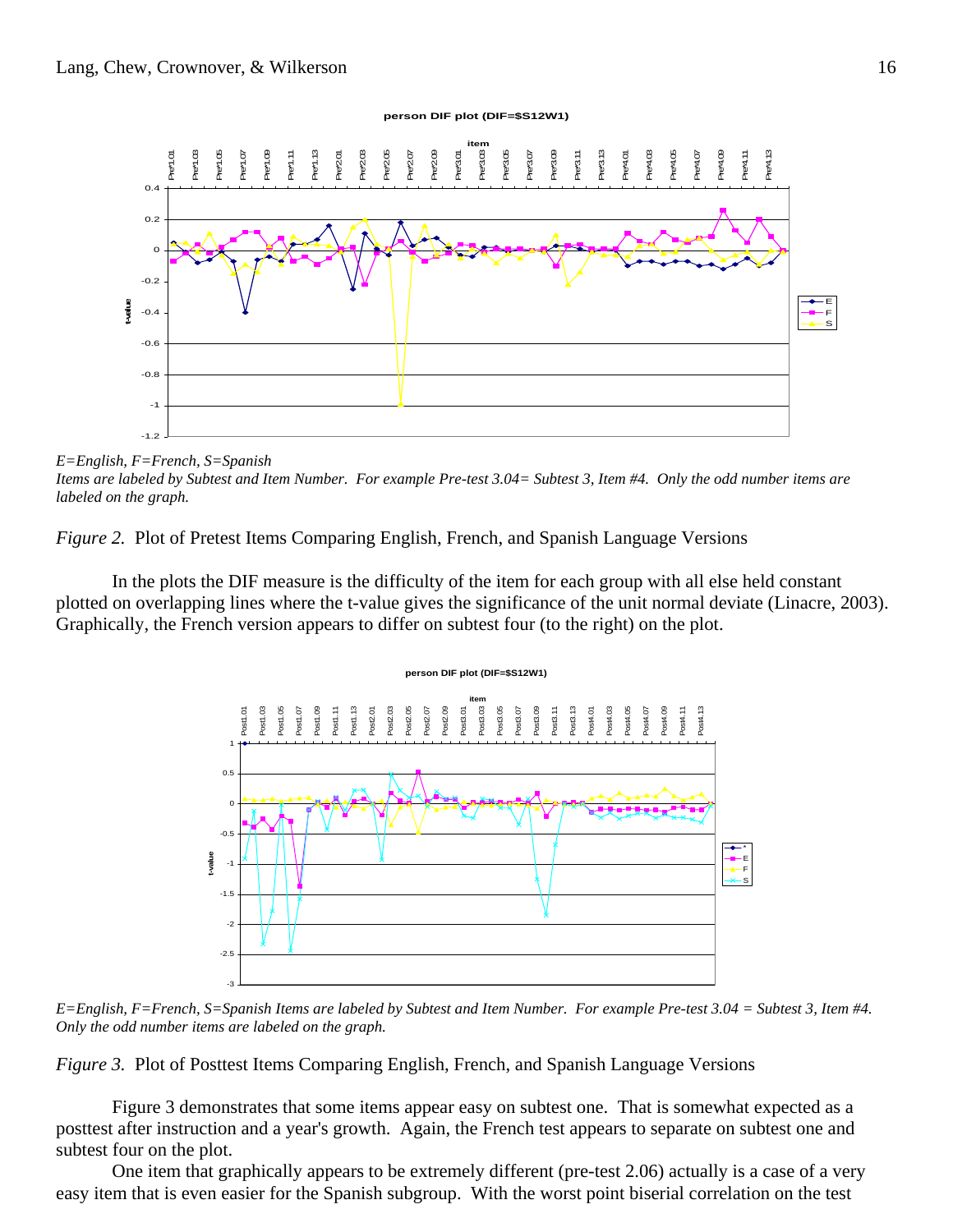$(r_{\text{bis}}=14)$  and a difficulty of -3.45, the graph is misleading as the contrast is large, but not significant. Some items in subtests one and two have some variability without a clear pattern explaining the variance other than error. A few post-test items seem to have become very easy for Spanish speaking students, most likely as a result of targeted instruction. On the pre-test, the English students appear to perform best across subtest four, while on the post-test the Spanish students are favored. Possible interpretations of the results are addressed in the discussion section of this article, but the plots indicate enough deviation by language contrast to suggest additional inspection of contrasts is warranted.

| person           | DIF                          | DIF              | person       | DIF            | DIF        | DIF<br>CLASS MEASURE S.E. CLASS MEASURE S.E. CONTRAST S.E. t d.f. Prob. Number Name | JOINT |                                              |  | item                   |                                                                                                                                                                                                                                                                  |
|------------------|------------------------------|------------------|--------------|----------------|------------|-------------------------------------------------------------------------------------|-------|----------------------------------------------|--|------------------------|------------------------------------------------------------------------------------------------------------------------------------------------------------------------------------------------------------------------------------------------------------------|
| Ε                | 1.71                         | .17              | F            | 2.77           | .17        | $-1.05$                                                                             |       | $.24 -4.37 414 .0000$                        |  |                        | 15 Pre*1.08                                                                                                                                                                                                                                                      |
| $\mathbf{F}$     | 2.77                         | .17              | S            | 1.39           | .21        | 1.37                                                                                |       | .27 5.02 339 .0000                           |  |                        | 15 Pre*1.08                                                                                                                                                                                                                                                      |
| E                | $-4.22$                      | .10              | $\mathbf{F}$ | $-5.78$        | .11        | 1.56                                                                                |       | .14 10.81 414 .0000                          |  |                        |                                                                                                                                                                                                                                                                  |
| F                | $-5.78$                      | .11 S            |              | $-4.62$        | .12        | $-1.16$                                                                             |       | $.16 - 7.17$ 339 .0000                       |  |                        | 15 Pre*1.08<br>25 Pre*1.13<br>27 Pre*1.13<br>27 Pre*1.14<br>33 Pre*2.08<br>43 Pre*2.08<br>77 Pre*4.01<br>83 Pre*4.04<br>93 Pre*4.09<br>95 Pre*4.12<br>99 Pre*4.12<br>99 Pre*4.12<br>99 Pre*4.12<br>99 Pre*4.12<br>99 Pre*4.12<br>99 Pre*4.12<br>99 Pre*4.12<br>9 |
| E                | $-2.90$                      | $.15$ F          |              | $-4.50$        | .08        | 1.60                                                                                |       | .17 9.43 414 .0000                           |  |                        |                                                                                                                                                                                                                                                                  |
| F                | $-0.57$                      | .18 <sub>S</sub> |              | 1.57           | .21        | $-2.15$                                                                             |       | $.28 - 7.60$ 339 .0000                       |  |                        |                                                                                                                                                                                                                                                                  |
| $\mathbf F$      | 1.42                         | .14 <sub>5</sub> |              | 2.57           | .25        | $-1.15$                                                                             |       | $.29 - 3.98$ 339 .0001                       |  |                        |                                                                                                                                                                                                                                                                  |
| E                | 1.39                         | $.16$ F          |              | 2.65           | .17        | $-1.26$                                                                             |       | $.24 - 5.36 412 .0000$                       |  |                        |                                                                                                                                                                                                                                                                  |
| E                | 2.37                         | .18 F            |              | 3.46           | .21        | $-1.09$                                                                             |       | $.28 - 3.88$ 412.0001                        |  |                        |                                                                                                                                                                                                                                                                  |
| E                | 2.65                         | $.19$ F          |              | 4.21           | .28        | $-1.56$                                                                             |       | $.34 - 4.63$ 412.0000                        |  |                        |                                                                                                                                                                                                                                                                  |
| $\mathbf F$      | 4.21                         | .28 S            |              | 3.06           | .28        | 1.15                                                                                |       | .40 2.91 339 .0039                           |  |                        |                                                                                                                                                                                                                                                                  |
| $\mathbf E$      | 2.39                         | .18 F            |              | 3.50           | .22        | $-1.12$                                                                             |       | $.28 - 3.96$ 413 .0001                       |  |                        |                                                                                                                                                                                                                                                                  |
| E                | 2.42                         | .18 F            |              | 3.81           | .24        | $-1.39$<br>1.18                                                                     |       | $.30 - 4.62$ 413.0000                        |  |                        |                                                                                                                                                                                                                                                                  |
| $\mathbf F$      | 3.81                         | .24 S            |              | 2.63           | .25        |                                                                                     |       | .35 3.38 339 .0008                           |  |                        |                                                                                                                                                                                                                                                                  |
| E<br>$\mathbf F$ | 2.08                         | .17 F            |              | 3.25           | .16        | $-1.17$                                                                             |       | $.24 - 4.96$ 423 .0000                       |  |                        |                                                                                                                                                                                                                                                                  |
| E                | 2.00<br>$-5.50$              | .14 S<br>.20 F   |              | .63<br>$-4.20$ | .42<br>.08 | 1.37<br>$-1.30$                                                                     |       | .44 3.08 301 .0023<br>$.21 - 6.15$ 423 .0000 |  |                        | 20 Post1.10<br>24 Post1.12                                                                                                                                                                                                                                       |
| F                | $-5.70$                      | .13 S            |              | $-4.26$        | .21        | $-1.43$                                                                             |       | $.24 - 5.94 301 .0000$                       |  |                        |                                                                                                                                                                                                                                                                  |
| E                | $-3.29$                      | .10 F            |              | $-4.99$        | .09        | 1.70                                                                                |       | .14 12.55 421 .0000                          |  |                        | 26 Post1.13<br>28 Post1.14<br>28 Post1.14<br>34 Post2.03                                                                                                                                                                                                         |
| $\mathbf F$      | $-4.99$                      | .09 S            |              | $-2.64$        | .16        | $-2.35$                                                                             |       | $.18 - 12.8 300 .0000$                       |  |                        |                                                                                                                                                                                                                                                                  |
| E                | 2.31                         | .17 F            |              | $-0.38$        | .22        | 2.69                                                                                |       | .28 9.77 423 .0000                           |  |                        |                                                                                                                                                                                                                                                                  |
| $\mathbf F$      | $-0.38$                      | .22 S            |              | 3.05           | .27        | $-3.43$                                                                             |       | $.35 - 9.91 301 .0000$                       |  |                        | 34 Post2.03                                                                                                                                                                                                                                                      |
| Ε                | $-2.87$                      | .10              | $\mathbf{F}$ | $-4.09$        | .08        | 1.22                                                                                |       | .13 9.57 423 .0000                           |  |                        | 36 Post2.04                                                                                                                                                                                                                                                      |
| F                | $-4.09$                      | .08 S            |              | $-2.11$        | .17        | $-1.97$                                                                             |       | $.19 - 10.4 302 .0000$                       |  |                        | 36 Post2.04                                                                                                                                                                                                                                                      |
| E                | 2.25                         | .17 F            |              | .86            | .16        | 1.39                                                                                |       | .23 6.03 423 .0000                           |  |                        | 44 Post2.08                                                                                                                                                                                                                                                      |
| $\mathbf F$      | .86                          | .16 <sub>S</sub> |              | 2.21           | .29        | $-1.35$                                                                             |       | .33 -4.12 301 .0001                          |  |                        | 44 Post2.08                                                                                                                                                                                                                                                      |
| Ε                | $-3.77$                      | .10 F            |              | $-5.04$        | .09        | 1.27                                                                                |       | .14 9.11 423 .0000                           |  |                        | 48 Post2.10                                                                                                                                                                                                                                                      |
| $\mathbb F$      | $-5.04$                      | .09              | S            | $-3.97$        | .19        | $-1.07$                                                                             |       | $.21 - 5.15 301 .0000$                       |  |                        | 48 Post2.10                                                                                                                                                                                                                                                      |
| Ε                | .61                          | .23              | F            | $-0.48$        | .23        | 1.09                                                                                |       | .33 3.35 422 .0009                           |  |                        | 66 Post3.09                                                                                                                                                                                                                                                      |
| E                | $\overline{\phantom{0}}$ .61 | .23              | S            | $-1.44$        | .93        | $\frac{2.05}{2}$                                                                    |       | $.96$ $2.14$ $257$ $.0336$                   |  | <b>Service Service</b> | 66 Post3.09                                                                                                                                                                                                                                                      |
| Ε                | 1.40                         | .19 F            |              | 2.72           | .15        | $-1.32$                                                                             |       | $.24 - 5.46$ 422.0000                        |  |                        | 78 Post4.01                                                                                                                                                                                                                                                      |
| $\mathbf F$      | 2.72                         | .15 <sub>S</sub> |              | 1.68           | .32        | 1.04                                                                                |       | .35 2.96 300 .0033                           |  |                        | 78 Post4.01                                                                                                                                                                                                                                                      |
| Ε                | 2.28                         | .17              | $\mathbf{F}$ | 3.58           | .17        | $-1.30$                                                                             |       | $.24 - 5.39 423 .0000$                       |  |                        | 80 Post4.02                                                                                                                                                                                                                                                      |
| $\mathbf F$      | 3.58                         | .17              | S            | 2.06           | .30        | 1.52                                                                                |       | .34 4.42 300 .0000                           |  |                        | 80 Post4.02                                                                                                                                                                                                                                                      |
| Ε                | 2.27                         | .17 F            |              | 3.87           | .19        | $-1.60$                                                                             |       | $.25 - 6.36$ 422 .0000                       |  |                        | 84 Post4.04                                                                                                                                                                                                                                                      |
| F                | 3.87                         | .19 <sub>S</sub> |              | 2.06           | .30        | 1.81                                                                                |       | .35 5.16 300 .0000                           |  |                        | 84 Post4.04                                                                                                                                                                                                                                                      |
| Ε                | 2.17                         | .17 F            |              | 3.22           | .16        | $-1.05$                                                                             |       | $.23 - 4.52 423 .0000$                       |  |                        | 86 Post4.05                                                                                                                                                                                                                                                      |
| F                | 3.22                         | .16 <sub>S</sub> |              | 1.97           | .30        | 1.25                                                                                |       | .34 3.66 300 .0003                           |  |                        | 86 Post4.05                                                                                                                                                                                                                                                      |
| Ε                | 2.24                         | .17 F            |              | 3.46           | .17        | $-1.22$                                                                             |       | $.24 - 5.11$ 422.0000                        |  |                        | 88 Post4.06                                                                                                                                                                                                                                                      |
| F                | 3.46                         | .17              | S            | 2.23           | .29        | 1.23                                                                                |       | .34 3.67 300 .0003                           |  |                        | 88 Post4.06                                                                                                                                                                                                                                                      |
| Е                | 2.16                         | .17 F            |              | 3.58           | .17        | $-1.43$                                                                             |       | $.24 - 5.86 422 .0000$                       |  |                        | 90 Post4.07                                                                                                                                                                                                                                                      |
| $\rm F$          | 3.58                         | .17 S            |              | 2.23           | .29        | 1.35                                                                                |       | .34 4.00 300 .0001                           |  |                        | 90 Post4.07                                                                                                                                                                                                                                                      |
| Е                | 2.10                         | .17 F            |              | 3.35           | .17        | $-1.25$                                                                             |       | $.24 - 5.27 422 .0000$                       |  |                        | 92 Post4.08                                                                                                                                                                                                                                                      |
| $\mathbf F$      | 3.35                         | .17 S            |              | 1.88           | .31        | 1.47                                                                                |       | .35 4.23 300 .0000                           |  |                        | 92 Post4.08                                                                                                                                                                                                                                                      |
| E                | 2.18                         | .17 F            |              | 4.23           | .21        | $-2.04$                                                                             |       | $.27 - 7.59$ 422 .0000                       |  |                        | 94 Post4.09                                                                                                                                                                                                                                                      |
| $\mathbf F$      | 4.23                         | .21 S            |              | 2.40           | .28        | 1.83                                                                                |       | .35 5.20 300 .0000                           |  |                        | 94 Post4.09<br>96 Post4.10<br>96 Post4.10                                                                                                                                                                                                                        |
| E                | 2.60                         | $.16$ F          |              | 3.74           | .18        | $-1.14$                                                                             |       | $.24 - 4.65$ 422 .0000                       |  |                        |                                                                                                                                                                                                                                                                  |
| F                | 3.74                         | .18 <sub>S</sub> |              | 2.23           | .29        | 1.51                                                                                |       | .34 4.41 300 .0000                           |  |                        |                                                                                                                                                                                                                                                                  |
| $\mathbf F$      | 2.66                         | .15 <sub>S</sub> |              | 1.58           | .33        | 1.08                                                                                |       | .36 3.01 300 .0028                           |  |                        | 98 Post4.11                                                                                                                                                                                                                                                      |
| E                | 1.93                         | .17              | F            | 3.17           | .16        | $-1.24$                                                                             |       | $.24 - 5.25 423 .0000$                       |  |                        | 100 Post4.12                                                                                                                                                                                                                                                     |
| $\mathbf F$      | 3.17                         | .16              | S            | 1.68           | .32        | 1.48                                                                                |       | .36 4.17 300 .0000                           |  |                        | $100$ Post $4.12$                                                                                                                                                                                                                                                |
|                  | 2.19                         | .17              | $\mathbf F$  | 3.67           |            | $-1.48$ $-25$ $-6.03$ 423 .0000                                                     |       |                                              |  |                        | 102 Post4.13                                                                                                                                                                                                                                                     |
| Ε<br>F           | 3.67                         | .18              | S            | 1.79           | .31        | 1.88                                                                                |       | .36 5.22 299 .0000                           |  |                        | 102 Post4.13                                                                                                                                                                                                                                                     |

*E=English, F=French, S=Spanish. Contrasting items (p < .05) with a magnitude greater than 1 logit. Grey indicates the item contrasted on both the pretest and the posttest. Yellow is the only non-French contrast identified.* 

*Figure 4.* Winsteps output of items with significant DIF ( $p < .05$ ) and a contrast larger than 1 logit.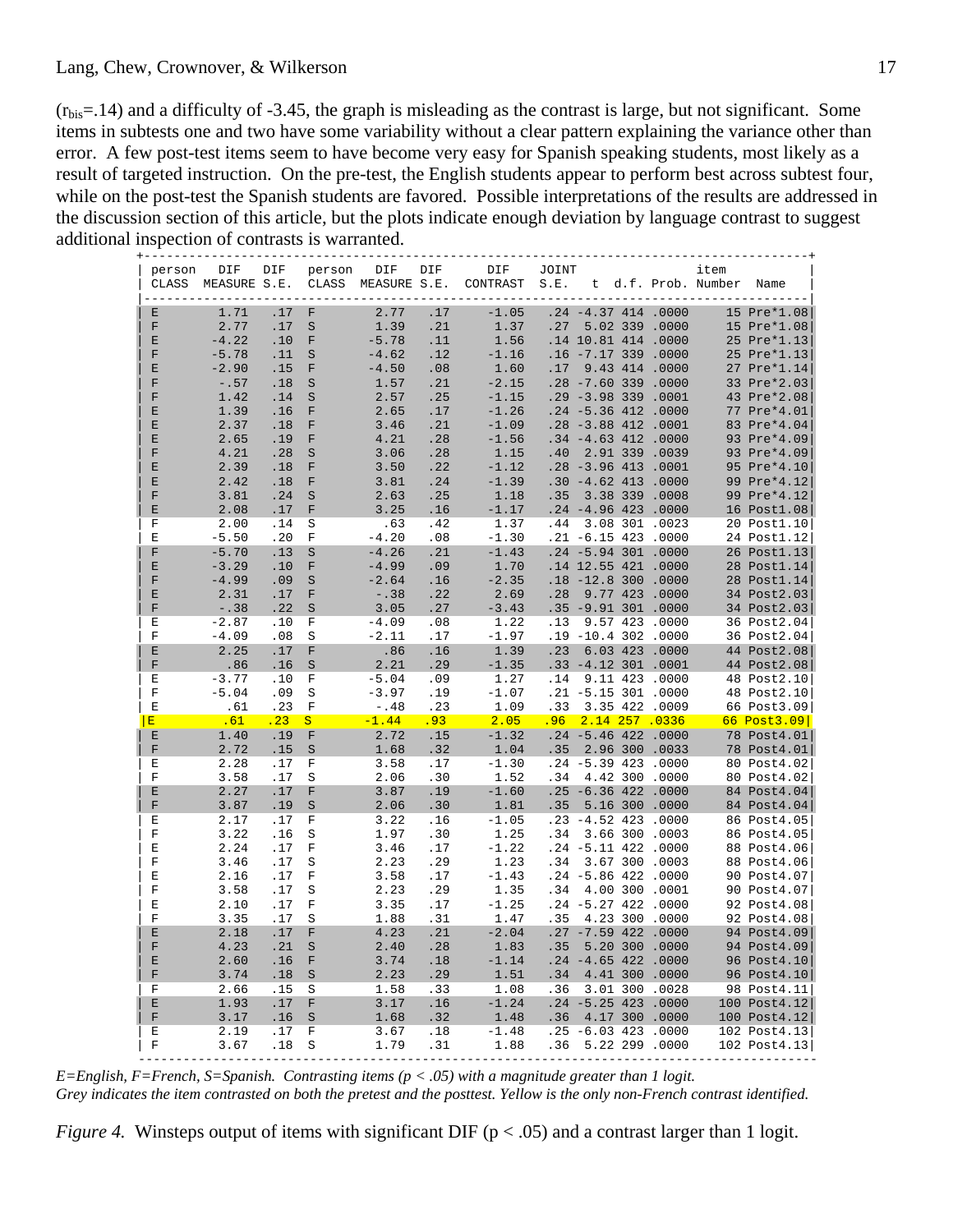### Lang, Chew, Crownover, & Wilkerson

 Figure 4 contains the DIF analysis by Winsteps for the Pretest and Posttest items identified as significant  $(p < .05)$  contrasts by language with a magnitude greater than one logit. The grey bars indicate items which show the parallel contrast if the item appeared on both the Pretest and Posttest. Only one item appears to show an English-Spanish contrast. With 103 contrasts, it is possible that some appear significant due to type I error. Figure 5 illustrates the Winsteps DIF analysis by subtests for both pretest and posttest analyses where the contrast was significant and the magnitude of difference was greater than .25 logits. Again, all the subtest contrasts that met this admittedly arbitrary criteria contained the French language test.

> TABLE 33.1 Lollipop Test Analysis Three Languages ZOU949ws.txt Apr 3 1:46 2007 INPUT: 596 persons, 104 items MEASURED: 529 persons, 52 items, 45 CATS 3.57.2 --------------------------------------------------------------------------------

CLASS-LEVEL BIAS/INTERACTIONS FOR DIF=\$S12W1 AND DPF=\$S5W1: PRETEST

| person     | DIF DIF      |                  | person | DIF                | DIF | DIF                                                                                  | JOINT |  |                            | item   |
|------------|--------------|------------------|--------|--------------------|-----|--------------------------------------------------------------------------------------|-------|--|----------------------------|--------|
| CLASS      | MEASURE S.E. |                  |        | CLASS MEASURE S.E. |     | CONTRAST S.E. t d.f. Prob. CLASS                                                     |       |  |                            |        |
|            |              |                  |        |                    |     |                                                                                      |       |  |                            |        |
| E          | .21          | $.04$ F          |        | $-.21$             | .04 | .41                                                                                  |       |  | $.05 - 7.60$ INF $.0000$ 1 |        |
| F          | $- .21$      | .04 <sub>5</sub> |        | .09                | .05 | $-.30$                                                                               |       |  | $.06$ 4.67 INF $.0000$ 1   |        |
| F          | $-.12$       | .03              | - S    | .16                | .05 | $-.28$                                                                               |       |  | .06 4.54 INF .0000 2       |        |
| F          | .09          | .03              | - S    | $-.18$             | .05 | $\ldots$ 27                                                                          |       |  | $.06 - 4.50$ INF $.00003$  |        |
| E          | $-.27$       | .04              | $-F$   | .26                | .04 | $-.52$                                                                               |       |  | .05 9.54 INF .0000 4       |        |
| $_{\rm F}$ | .26          | .04 S            |        | $-.07$             | .06 | .32                                                                                  |       |  | $.07 - 4.75$ INF $.00004$  |        |
|            |              |                  |        |                    |     |                                                                                      |       |  |                            |        |
|            |              |                  |        |                    |     |                                                                                      |       |  |                            |        |
|            |              |                  |        |                    |     | TABLE 33.1 Lollipop Test Analysis Three Languages ZOU015ws.txt Apr 3 9:12 2007       |       |  |                            |        |
|            |              |                  |        |                    |     | INPUT: 596 persons, 104 items  MEASURED: 596 persons, 104 items, 84 CATS             |       |  |                            | 3.57.2 |
|            |              |                  |        |                    |     |                                                                                      |       |  |                            |        |
|            |              |                  |        |                    |     | המהההמתי 1.הופטל בהתת תונג 1.המ-201 הדת תמה מומדהה <i>ו</i> תההוד/מגדת והזוה ז ממגומ |       |  |                            |        |

| CLASS-LEVEL BIAS/INTERACTIONS FOR DIF=\$S12W1 AND DPF=\$S5W1: POSTTEST |        |       |        |        |     |                                                                  |       |  |  |                            |      |
|------------------------------------------------------------------------|--------|-------|--------|--------|-----|------------------------------------------------------------------|-------|--|--|----------------------------|------|
| person                                                                 | DIF    | DIF   | person | DIF    | DIF | DIF                                                              | JOINT |  |  |                            | item |
| CLASS                                                                  |        |       |        |        |     | MEASURE S.E. CLASS MEASURE S.E. CONTRAST S.E. t d.f. Prob. CLASS |       |  |  |                            |      |
|                                                                        |        |       |        |        |     |                                                                  |       |  |  |                            |      |
| E                                                                      | .14    | .03 F |        | $-.18$ | .03 | .33                                                              |       |  |  | $.04 - 8.13$ INF $.0000$ 1 |      |
| ΙF                                                                     | $-.18$ | .03 S |        | .20    | .04 | $-.38$                                                           |       |  |  | .05 7.72 INF .0000 1       |      |
| Е                                                                      | .18    | .03   | – F    | $-.22$ | .02 | .40                                                              |       |  |  | $.04 - 11.1$ INF $.00002$  |      |
| $\mathsf{F}$                                                           | $-.22$ | .02 S |        | .23    | .04 | $-.45$                                                           |       |  |  | .05 10.00 INF .0000 2      |      |
| E                                                                      | $-.31$ | .03 F |        | .40    | .03 | $-.71$                                                           |       |  |  | .04 19.63 INF .0000 4      |      |
| F                                                                      | .40    | .03 S |        | $-.28$ | .04 | .68                                                              |       |  |  | $.05 - 14.9$ INF $.00004$  |      |
|                                                                        |        |       |        |        |     |                                                                  |       |  |  |                            |      |

*E=English, F=French, S=Spanish. Grey indicates the item contrasted on both the pretest and the posttest.* 

*Figure 5.* Winsteps output of subtest scores (1-4) with significant DIF ( $p < .05$ ); a contrast  $> .25$  logits.

 Finally, an investigation of a subset of items in order to observe item and subtest functioning graphically with expected Item Characteristic Curves (ICC's) was performed. RUMM2020 was chosen for this analysis. The results here include examples that illustrate the process as space does not allow comprehensive output. In Figures 6 and 7 are the plots of the observed ICC confidence interval means from Posttest item 2.07 that appears to model an expected Rasch ICC reasonably well. This is followed by a contrast plot of the language functioning where there was no significant difference detected by the contrasts.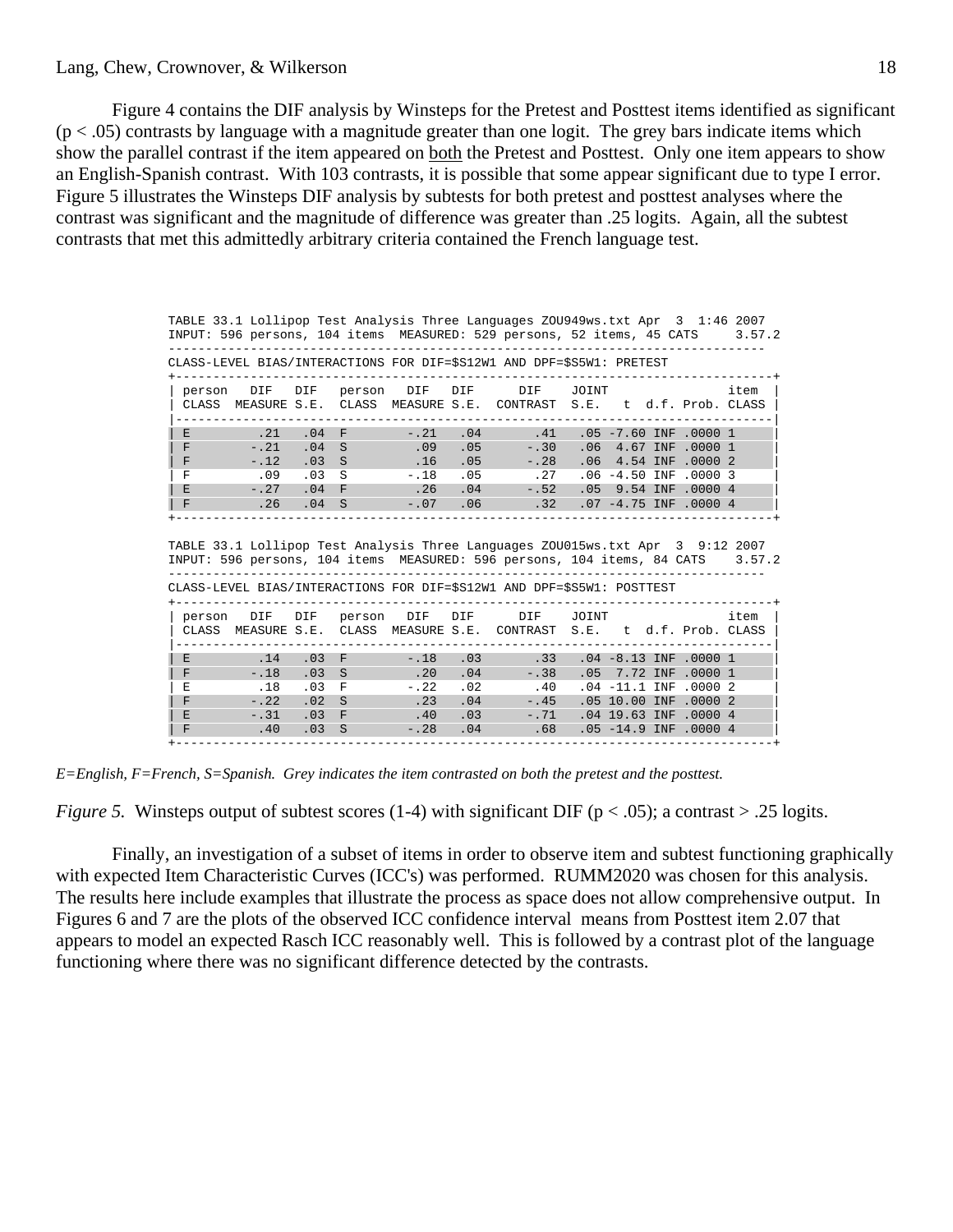

*Figure 6.* Observed function plot of item 14 from subtest 3 administered as a pretest (RUMM2020).



*Figure 7.* Language contrast plot of item 14 from subtest 3 administered as a pretest (RUMM2020).

 Now we can observe an item that does not appear to behave well as an expected Rasch ICC. In Figure 8 is a plot of item 3 from subtest 2 (2.03 in Figure 4) whose expected CI means do not appear to have appropriate discrimination. In Figure 9, the same item is plotted showing the language DIF contrasts. This pretest item was originally identified statistically and is now confirmed graphically.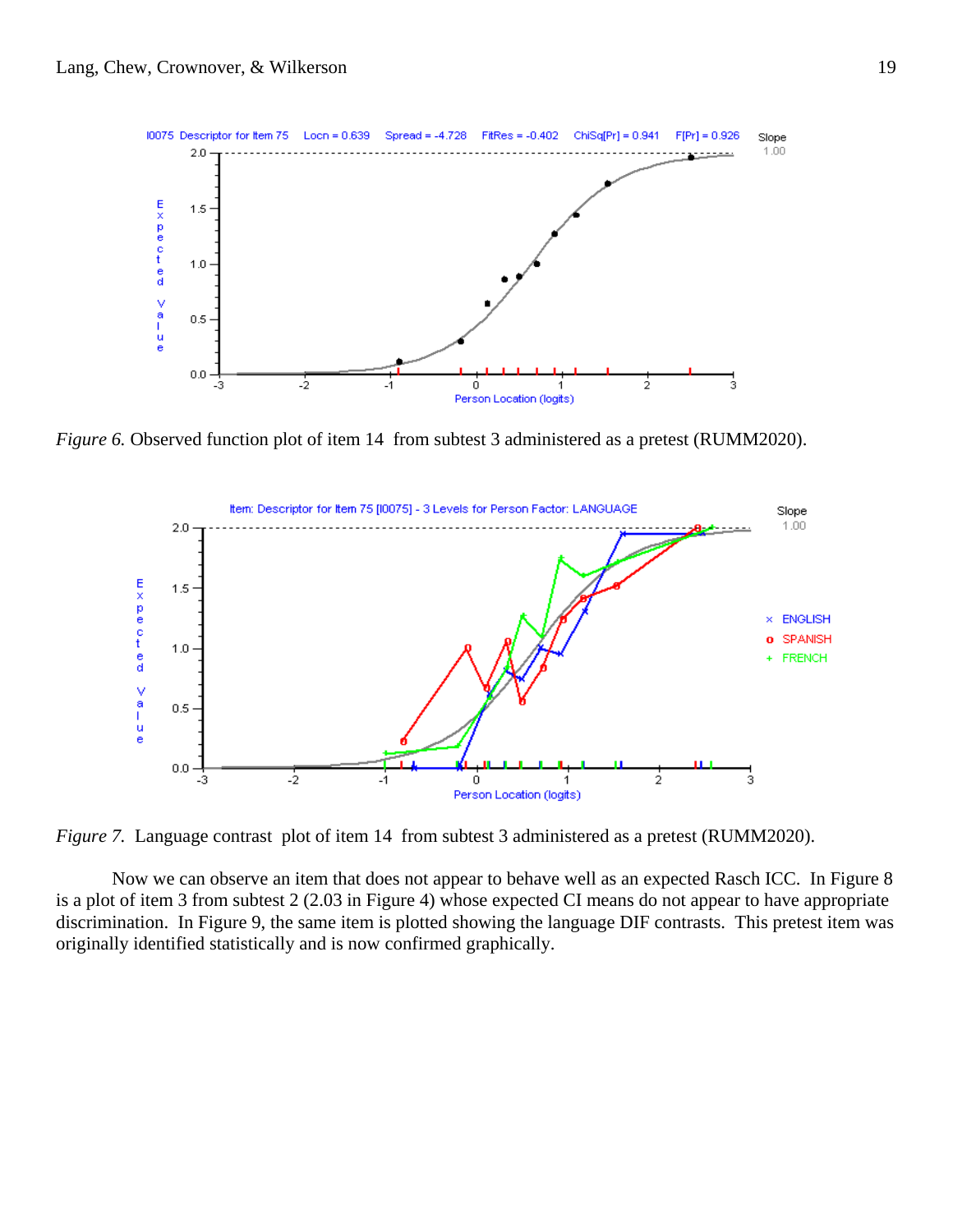

*Figure 8.* Observed plot of item 3 from subtest 2 administered as a pretest (RUMM2020).



*Figure 9.* Language contrast plot of item 3 from subtest 2 administered as a pretest (RUMM2020).

 It was also confirmed that the time of testing may be important to the item functioning on this preschool readiness test. Originally, this was a logical assertion of the authors, but in Figures 10 and 11 are plots of the pretest and posttest functions for item (1.12). The DIF is still present, but now the difficulty of the bias has reversed. This item met our statistical criteria on the posttest analysis in Figure 4, but did not have a large enough contrast to meet the criteria for the pretest analysis. Graphically, this is clearly an item of interest.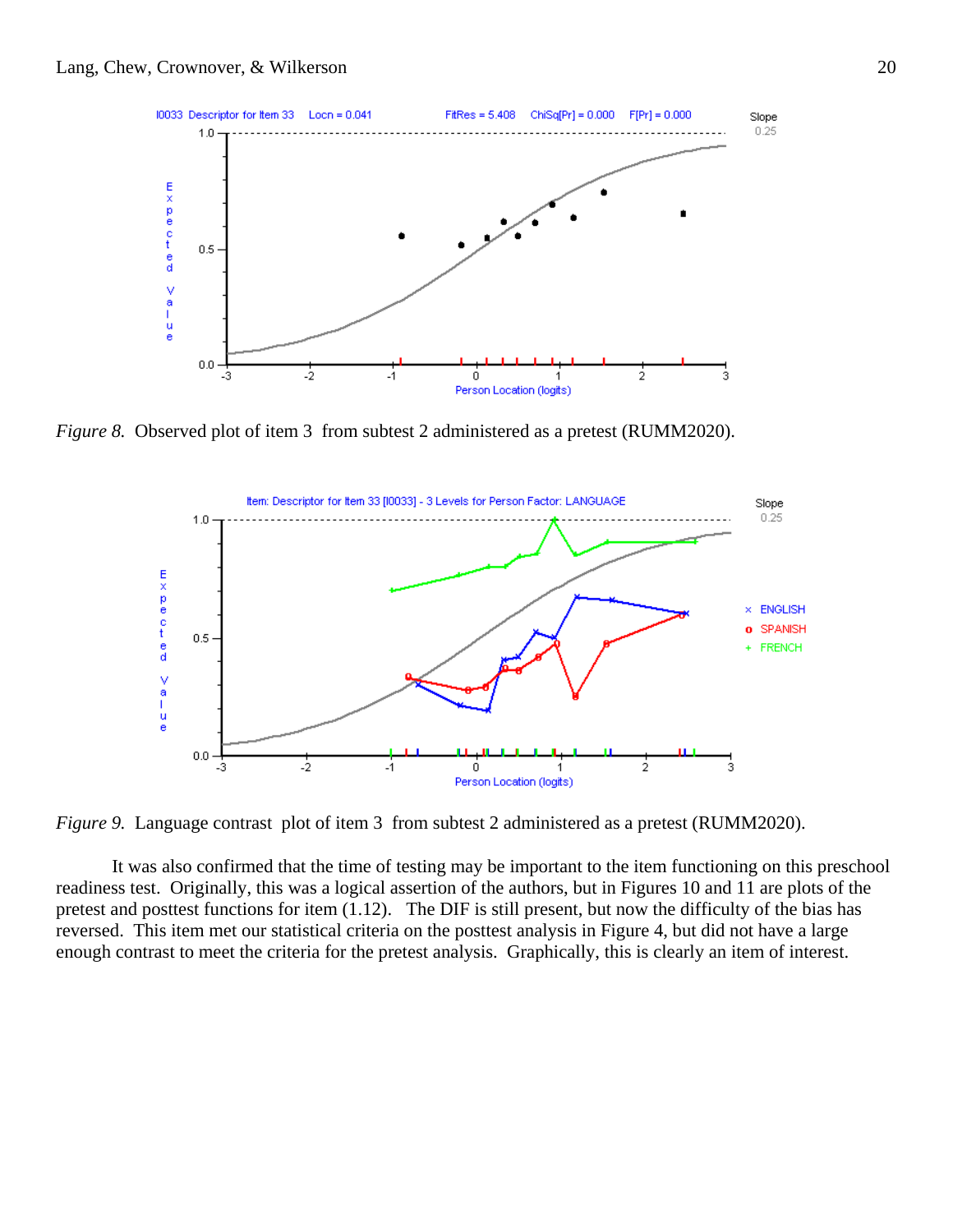

*Figure 10.* Language contrast plot of item 12 from subtest 1 administered as a pretest (RUMM2020).



*Figure 11.* Language contrast plot of item 12 from subtest 1 administered as a posttest (RUMM2020).

 Finally, analysis of the subtest scores was performed. It is common to report the *Lollipop Test* by subtest scores as the design of the test separates items into subtests that reflect item types and increasing difficulty as part of its original design. Similar to the individual item graphs, Figures 12 and 13 demonstrate the observed ICC of subtest two given as a posttest, and subtest four given as a posttest. These reveal performance differences contrasting by language. This is consistent with our original Figures 2 and 3. It is also consistent with the larger number of individual items expressing DIF in subtest four as opposed to subtest two.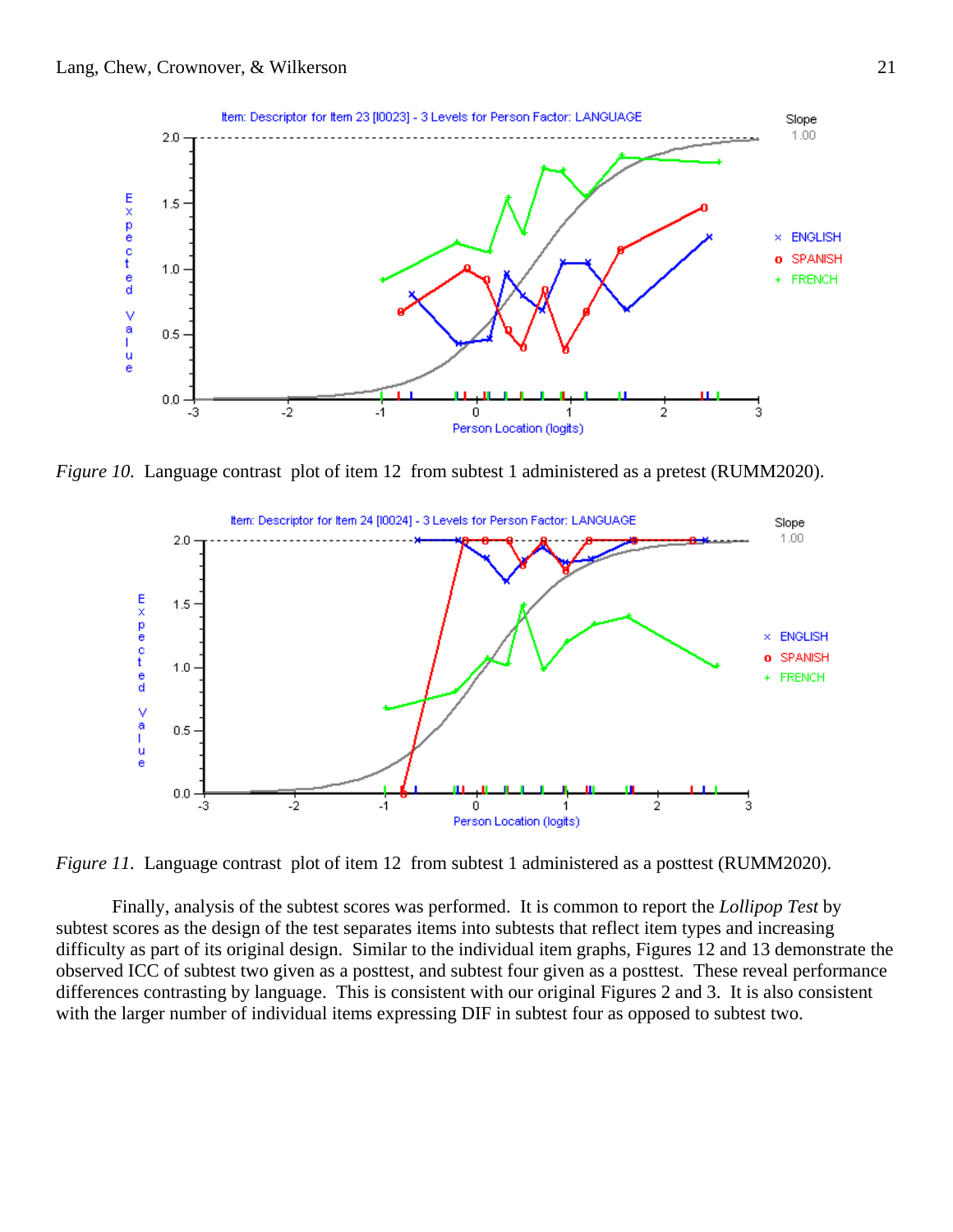

*Figure 12*. ICC and language contrast plots of subtest 2 administered as a posttest (RUMM2020).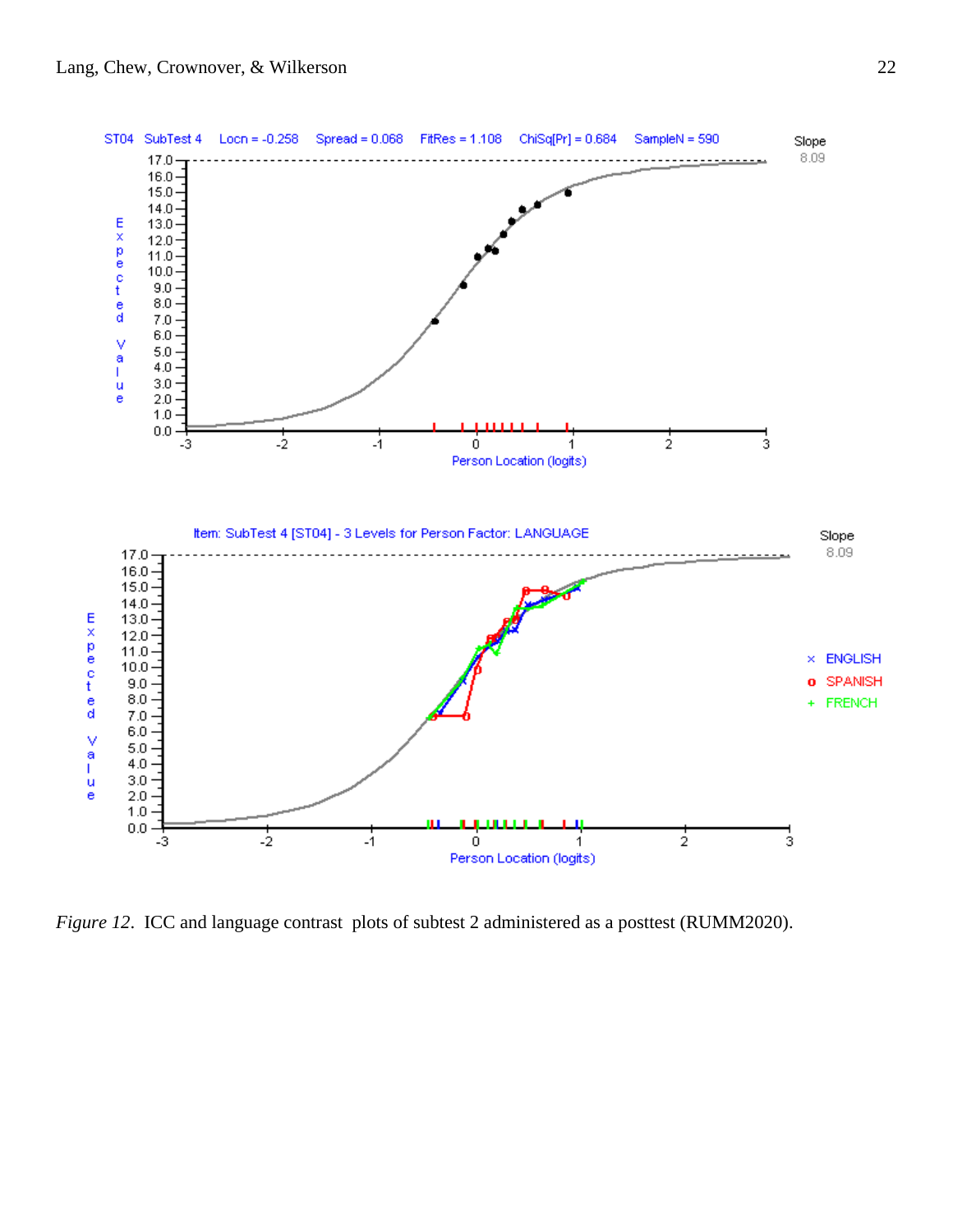

*Figure 13.* ICC and language contrast plots of subtest 4 administered as a posttest (RUMM2020).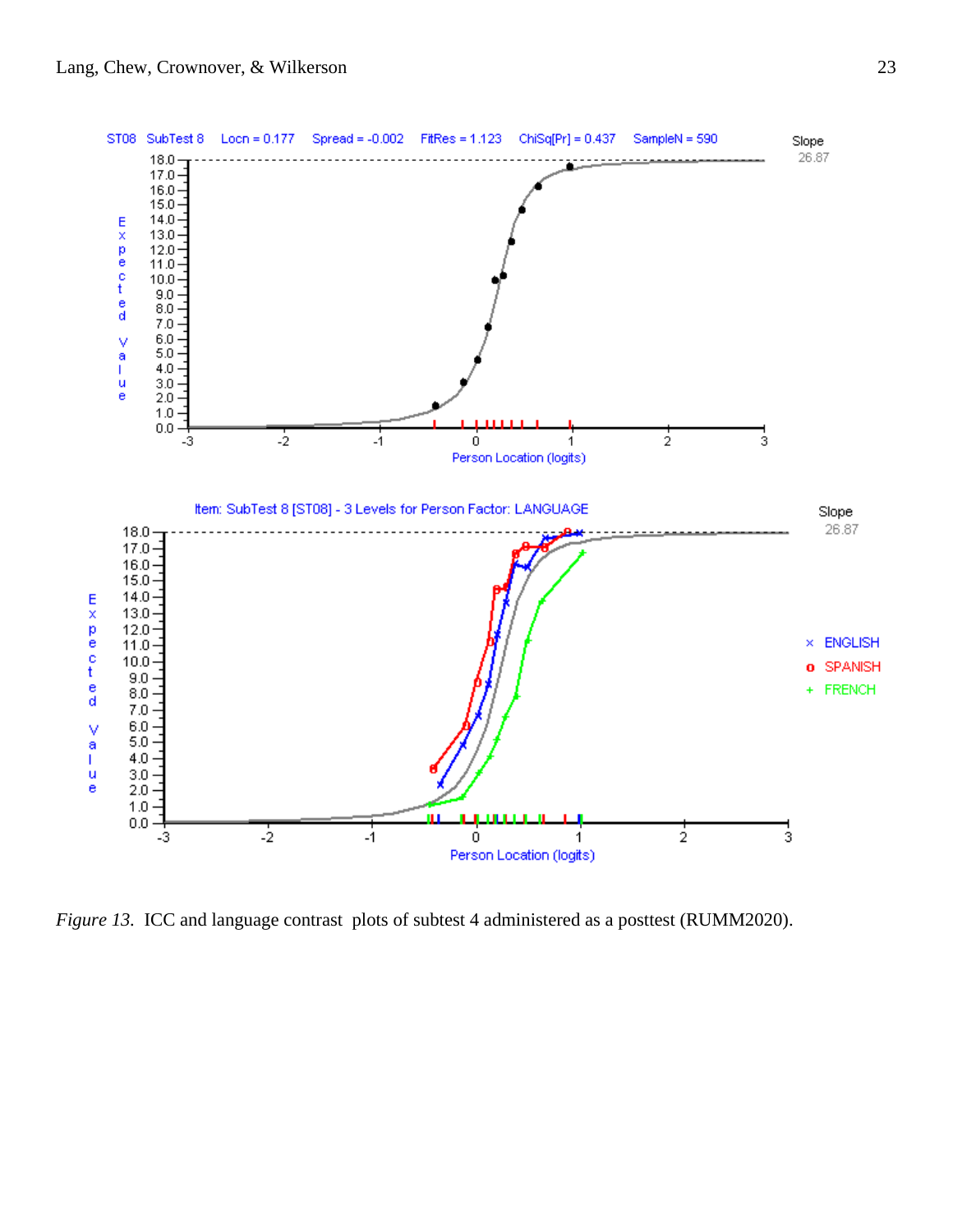# *Discussion*

 For purposes of discussion, some items that appeared to demonstrate the most DIF across language form and both testing times (pre-post) were examined first. These are reproduced in Table 3 below.

Table 3

*Items on the Trilingual Lollipop that demonstrated DIF.* 

| <b>Subtest</b>  | <b>Item</b>    | <b>Item</b>                              |                 | <b>Language Contrast</b> |  |  |  |  |
|-----------------|----------------|------------------------------------------|-----------------|--------------------------|--|--|--|--|
|                 | <b>Number</b>  |                                          | <b>Pre-test</b> | Post-test                |  |  |  |  |
| 1: Colors $\&$  | 7              | "Show me the circle."                    | $E-F, E-S, F-S$ | $E-F, F-S$               |  |  |  |  |
| <b>Shapes</b>   |                |                                          |                 |                          |  |  |  |  |
| 1: Colors $\&$  | 8              | "Show me the rectangle."                 | $E-F, F-S$      | $E-F$                    |  |  |  |  |
| <b>Shapes</b>   |                |                                          |                 |                          |  |  |  |  |
| 1: Colors &     | 13             | "Draw a cross just like this one."       | $E-F, F-S$      | $F-S$                    |  |  |  |  |
| <b>Shapes</b>   |                |                                          |                 |                          |  |  |  |  |
| 1: Colors $\&$  | 14             | "Draw a square just like this one."      | $E-F$           | $E-F, F-S$               |  |  |  |  |
| <b>Shapes</b>   |                |                                          |                 |                          |  |  |  |  |
| 2: Position $&$ | 3              | "Show me (point to) the kitty that is on | $E-F, F-S$      | $E-F, F-S$               |  |  |  |  |
| Spatial         |                | top."                                    |                 |                          |  |  |  |  |
| 2: Position $&$ | 8              | "Which one is first?"                    | $F-S$           | $E-F, F-S$               |  |  |  |  |
| Spatial         |                |                                          |                 |                          |  |  |  |  |
| 4: Letters $&$  | $\mathbf{1}$   | "Show me the letter B."                  | $E-F$           | $E-F, F-S$               |  |  |  |  |
| Writing         |                |                                          |                 |                          |  |  |  |  |
| 4: Letters $&$  | $\overline{4}$ | "Show me the letter P."                  | $E-F$           | $E-F, F-S$               |  |  |  |  |
| Writing         |                |                                          |                 |                          |  |  |  |  |
| 4: Letters $&$  | 9              | "What letter is this? $(D)$ "            | $F-S$           | $E-F, F-S$               |  |  |  |  |
| Writing         |                |                                          |                 |                          |  |  |  |  |
| 4: Letters $&$  | 10             | "What letter is this? (H)"               | $E-F$           | $E-F, F-S$               |  |  |  |  |
| Writing         |                |                                          |                 |                          |  |  |  |  |
| 4: Letters $&$  | 12             | "Write the letter B."                    | $E-F, F-S$      | $E-F, F-S$               |  |  |  |  |
| Writing         |                |                                          |                 |                          |  |  |  |  |

*E=English, S=Spanish, F=French* 

 Our purpose in this discussion is not to exhaust all items and possible explanations, but to describe how construct knowledge combined with statistical evidence might be used to explain DIF and provide reasonable targets for instrument improvement.

 First, in both the statistical and graphical analyses, there was a clear trend for the French language version to function as more difficult in subtest four on the posttest which targeted letter identification. The stimulus cards were the same for all languages, and the authors' explanation for the contrast is that European / French handwriting and letter formation is different from American / English. There is a possible cultural difference in handwriting instruction that may confound the subtest four items. For example, in an overview of the French American International School in San Francisco (online at http://frenchamericansf.org ), a description of early instruction is provided here:

"**Students learn the French cursive method of writing.** They begin by learning only lower case letters in first grade, spending time in the French class learning to correctly and legibly reproduce the letters. Children use this method for all their writing activities. **Handwriting instruction** continues in both French and English in second grade."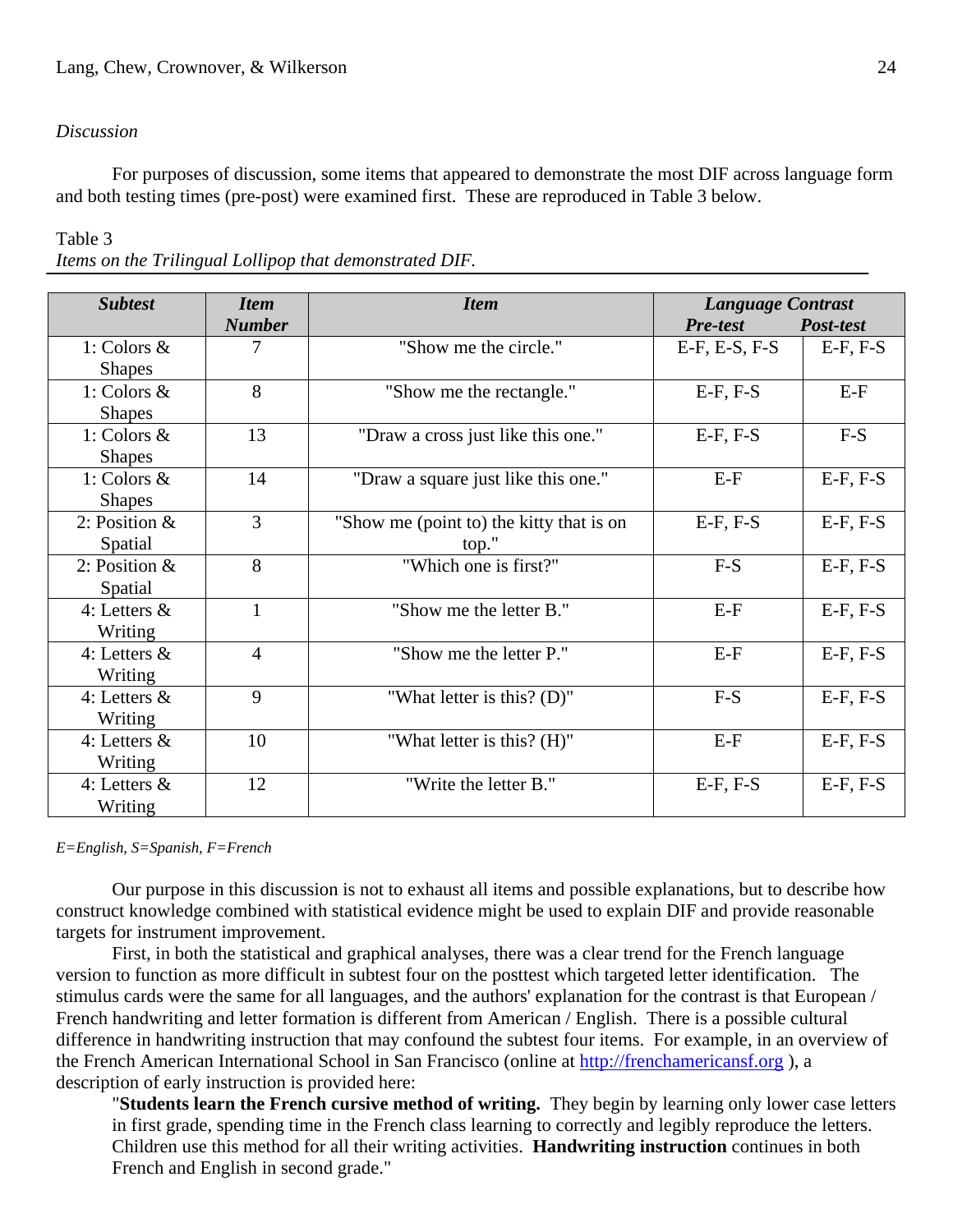If French posttest children have been taught cursive as opposed to print or D'Nealian letter formation, and may not have the same exposure to uppercase letters, they may simply fail to recognize the capital block letters on the stimulus cards as readily as their Spanish and English speaking counterparts.

 The next most interesting DIF concerns both the pretest and posttest items calling for recognition of shapes or drawing of simple shapes (circle, cross, square). Again, the French speaking children appeared to differ from Spanish and English test takers. No apparent curricular or cultural differences were obvious despite consideration of religion (crosses), playtime activities (games that used shapes), or television (Sesame Street) that may have provided cultural loading for the items. The best explanation seems to be that the reproduction of the French test contained slightly smaller figures in the vertical direction (estimated at 5 to 10 %) and drawing space. Even though the area is not known to be a consideration and was unnoticed until this investigation of DIF, it may have caused an inadvertent effect on item functioning and this hypotheses needs to be investigated in the future.

 Another DIF finding for the French language items was a subset of a stimulus card with a picture of a "mother cat" and "kittens". Questions of spatial relations are asked, "Show me the kitty that is on top." Even though there is no clear reason for the DIF, there is some speculation among the authors that different words for cat and kitty in French (petits chats, chats, chatons) differ in difficulty from English (cat, kitty) or Spanish (gatitos, gatos) simply because the blends and diphthongs in French for "cat" is more complex for young language learners. There is also a theory that the French children are hesitant to point to the picture (pointing is rude). For the purposes of these discussions, these are only educated guesses at this point, but seem like viable construct explanations that warrant inquiry.

 The discussion here is a sample of a larger set of interpretations that demonstrate the use of Rasch DIF analysis and construct understanding that would lead to test improvements in the language translations of the *Lollipop Test.* 

#### *Conclusions and Recommendations*

As more multilingual / multicultural tests are used in schools with growing international populations, form equivalence becomes important, especially for placement or high-stakes decisions. Analyses that are sensitive to item differences are difficult within populations where the total score is confounded by many demographic and curricular factors. Simply translating from one language to another may not produce construct measures that are similar enough to be acceptable. Test translation from English to French and English to Spanish had demonstrated concurrent validity and predictive validity in longitudinal studies. (Lang, W. S., Chew, A.L. & Schomber, J., 1992; Venet, M., et. al., 2003), but had not been examined for DIF in comparative settings. One reason that such studies would be unpopular is simply the sample size necessary to detect item bias, and even in this study the number of subjects is adequate, but not as large as desirable. In this case, a conclusion is that the English and Spanish editions of the *Lollipop Test* appear reasonably equivalent, but the French form appears to have bias on items that is significant and warrants item and translation review. Rasch model DIF exposed the contrasts where other research had missed it.

 Another conclusion of the authors is that DIF analysis using the Rasch model revealed a number of possible item discrepancies that were hidden in previous classical studies incorporating factor analysis, regression line comparisons, discriminant analysis, and canonical correlations. The Rasch analysis provides a powerful tool for detection of item response to DIF in different language translations of tests. Even though the burden of item writing and construct consideration is always part of test authorship, an analysis that pinpoints potential issues and provides clues to the questions at hand is welcome indeed.

 A possible advantage in the use of Rasch software such as RUMM2020 is the split item function so that a bias item can be scored differently for different groups of test takers. Whether a given measurement philosophy or application believes that method to be appropriate, it certainly is another useful tool to be able to equate total scores or subtest scores by simply creating a separate item for the biased group and scoring it differently (Andrich, 2004b, p. 31-39). The Amend Sample Size function in RUMM2020 that allowed a "prophecy formula" for Rasch analysis when large sample sizes are not easily obtainable is also an interesting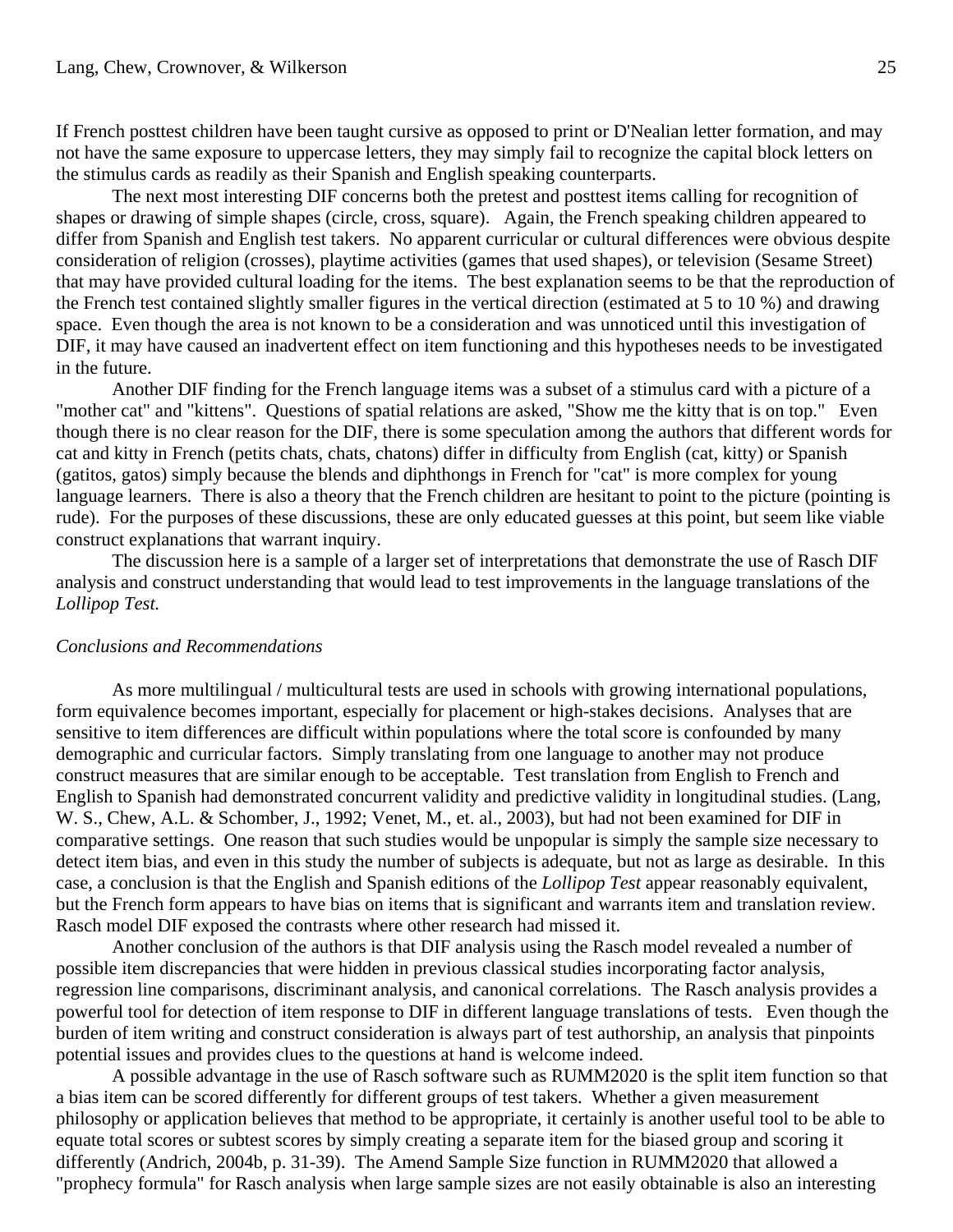and useful tool. A recommendation would be to explore if these software functions were able to provide adjusted equating of a limited amount of item or subtest bias and remain true to the construct.

 Even though conclusions based on this sample size and the limitation of analysis with no common people or items would require further investigation after some test corrections, this exercise was revealing to the authors and convincing that the French version of the *Lollipop Test* was not performing as equivalent compared to the Spanish and English versions. This was completely unknown prior to this study and gives the authors another challenge for the future.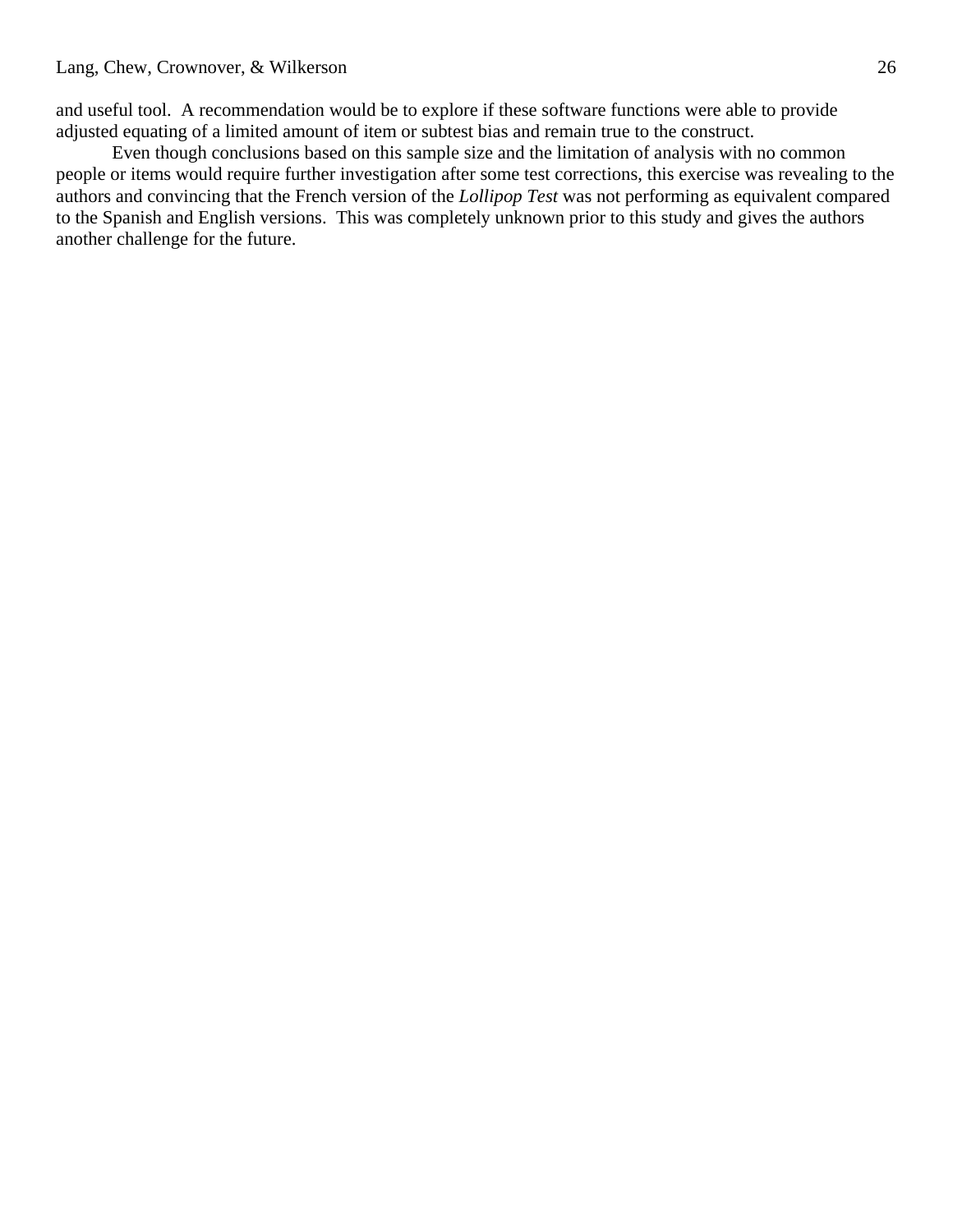#### References

- Andrich, D. (2004a). RUMM2020 Rasch unidimensional measurement models: Calibration software [Computer program]. Perth, WA, Australia: RUMM Laboratory Pty Ltd.
- Andrich, D. (2004b). *Interpreting RUMM2020: Part I Dichotomous Data*. Perth, WA, Australia: RUMM Laboratory Pty Ltd.
- Arsenian, S. (1937). *Bilingualism and mental development.* New York: Columbia University.
- Ausubel, D. P. (1959). Viewpoints from related disciplines: Human growth and development. *Teachers College Record, 60,* 245-254.
- Brandt, R. M. (1971). The readiness issue today. In D. Hold and H. Kicklighter (Eds.), *Psychological services in the schools: Reading in preparation, organization and practice.* Dubuque, Iowa: Wm. C. Brown Company, Publishers.
- Bond, T. G. & Fox, C. M. (2001). *Applying the Rasch model: Fundamental measurement in the human sciences.* Mahwah, NJ: LEA.
- Chew, A. L. (1977). *The design, development, and validation of an individually administered school readiness test.* Unpublished doctoral dissertation, The University of Mississippi.
- Chew, A. L. (1981). *The Lollipop Test: A Diagnostic Screening Test of School Readiness.* Atlanta, GA: Humanics Limited.
- Chew, A. L. (1983, November). *Validation of an individually administered school readiness test.* Paper presented at the Georgia Educational Research Association Meeting, Athens, GA.
- Chew, A. L. (1985, November). *Investigation of the Lollipop Test as a pre-kindergarten screening instrument.*  Paper presented at the Georgia Educational Research Association Meeting, Atlanta, GA.
- Chew, A. L. (1989a). La Prueba Lollipop: Una prueba diagnostica y seleccionadora de la preparacion para la escuela enmendada [*The Lollipop Test: A diagnostic screening test of school readiness-revised*]. Atlanta, GA: Humanics Limited.
- Chew, A. L. (1989b). *The Lollipop Test: A diagnostic screening test of school readiness-revised.* Atlanta, GA: Humanics Limited.
- Chew, A. L., Kesler, E. B., & Sudduth, D. H. (1984). A practical example of how to establish local norms. *The Reading Teacher, 38,* 160-163.
- Chew, A. L. & Lang, W. S. (1990). Predicting academic achievement in kindergarten and first grade from prekindergarten scores on the *Lollipop Test* and DIAL. *Educational and Psychological Measurement, 50,* 431- 437.
- Chew, A. L. & Lang, W. S. (1992). *Validation of the Spanish edition of the Lollipop Test (La Pruebe Lollipop).* Paper presented at the Eastern Education Research Association Conference, Hilton Head, SC.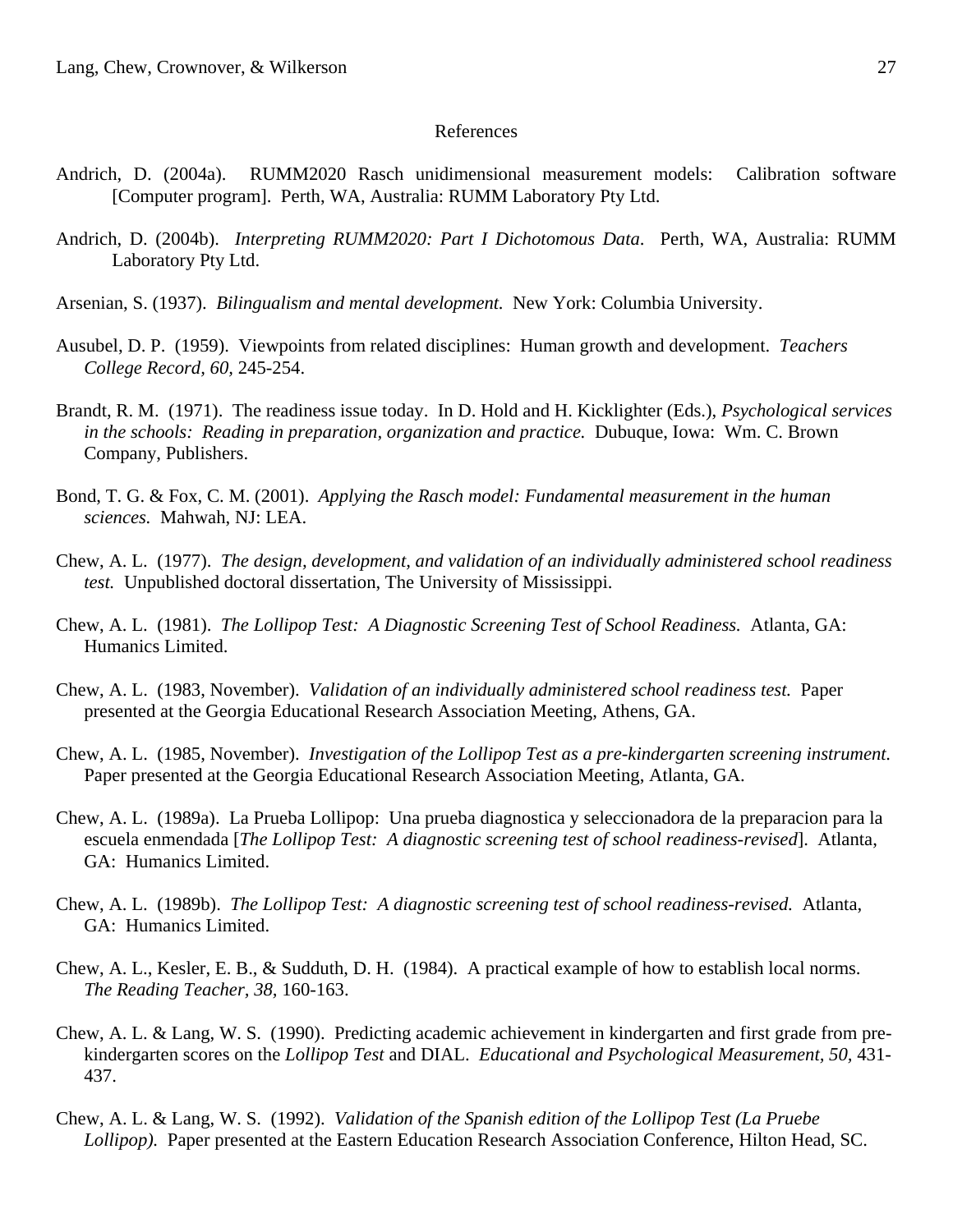- Chew, A. L. & Lang, W. S. (1993). Concurrent validation and regression line comparison of the Spanish edition of the *Lollipop Test* (La Prueba Lollipop) on a bilingual population. *Educational and Psychological Measurement, 51,* 173-181.
- Chew, A. L., & Morris, J. D. (1984). Validation of the *Lollipop Test*: A Diagnostic Screening Test of School Readiness. *Educational and Psychological Measurement, 44,* 987-991.
- Chew, A. L., & Morris, J. D. (1987). Investigation of the *Lollipop Test* as a pre-kindergarten screening instrument. *Educational and Psychological Measurement, 47,* 467-471.
- Chew, A. L. & Morris, J. D. (1989). Predicting later academic achievement from kindergarten scores on the Metropolitan Readiness Tests and Lollipop Test. *Educational and Psychological Measurement, 49,* 461- 465.
- Eno, L. & Woehlke, P. (1995). Use of the *Lollipop Test* as a predictor of California achievement test scores in kindergarten and transitional first-grade status. *Psychological Reports, 76,* 145-146.
- Figueroa, R. A. (1983). Test bias and Hispanic children. *The Journal of Special Education,* 17, 431-440.
- Gredler, G. R. (1997). Issues in early childhood screening and assessment. *Psychology in the Schools,* 34, 99- 113.
- Gumpel, T. P. (1999). Use of item response theory to develop a measure of first-grade readiness. *Psychology in the Schools,* 36(4), 285-293.
- Kagan, S. L. (1990). Readiness 2000: Rethinking rhetoric and responsibility. *Phi Delta Kappan,* 72, 272-279.
- Lang, W. S. (1994). Bilingual testing. *Rasch Measurement; Transactions of the Rasch Measurement SIG of the American Education Research Association, 8(1),* 343.
- Lang, W. S. & Chew, A. L. (1988). *The predictive validity of the Lollipop Test.* Paper presented at the Georgia Education Research Association, Atlanta, GA.
- Lang, W. S. & Chew, A. L. (1989a). *The Lollipop Test norms-technical manual for Head Start children in Georgia.* Unpublished manuscript*,* Georgia Southern University.
- Lang, W. S. & Chew, A. L. (1989b). *Developing norms for the Head Start children of Georgia.* Paper presented at the annual meeting of the Georgia Education Research Association, Atlanta, GA.
- Lang, W. S. & Chew, A. L. (1990). *Using the Lollipop norms to answer your educational questions.* Paper presented at the meeting of the Georgia Head Start Coordinators, Macon, GA.
- Lang, W. A. & Chew, A. L. (1997). *Improving assessment to improve retention benefits in kindergarten.* Paper presented at the annual meeting of the Eastern Education Research Association, Hilton Head, SC.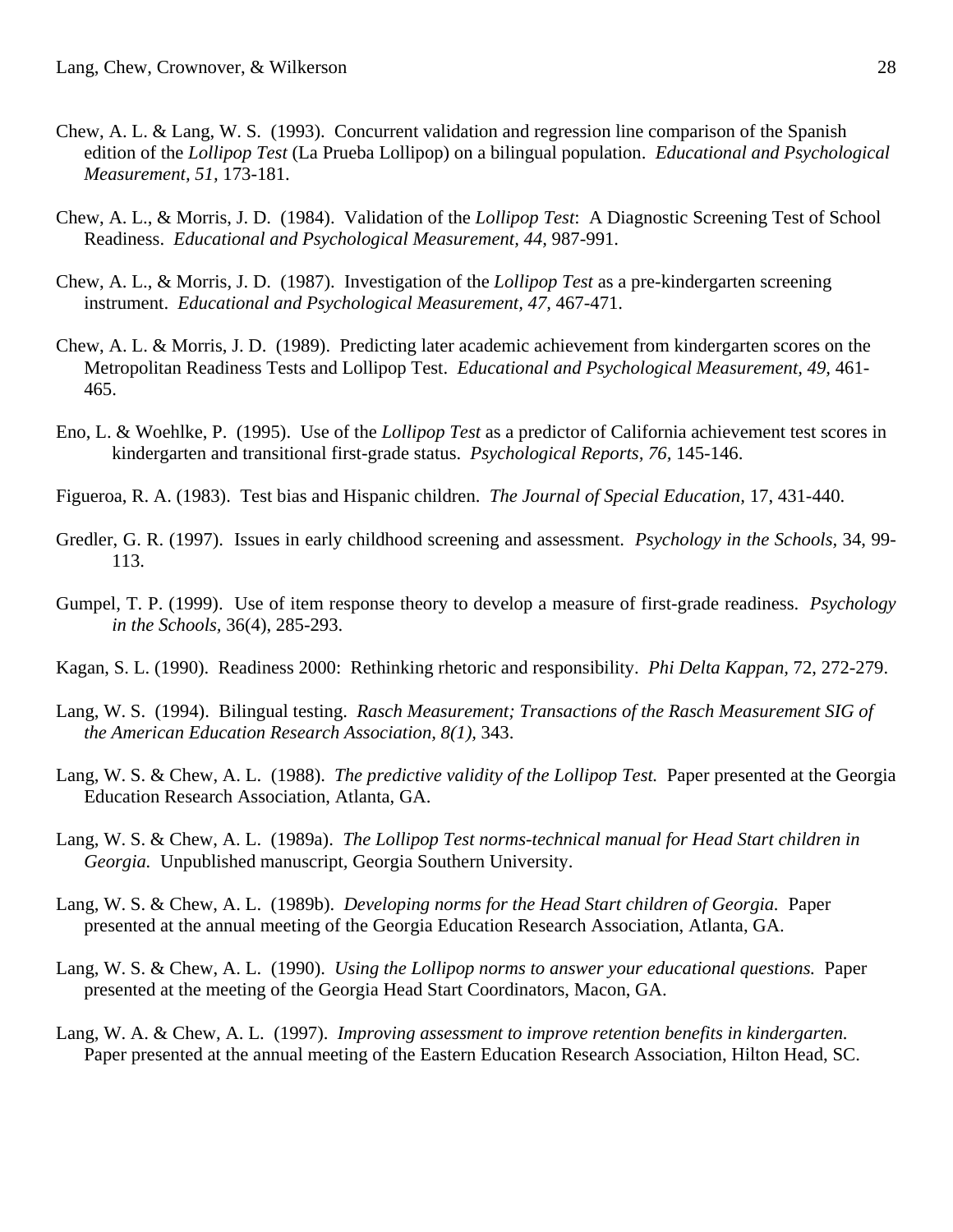- Lang, W. S., Chew, A. L., & Gill, C. C. (1995, March). *Predicting academic success of promoted and retained kindergarten students from multiple variables.* Paper presentation to the Eastern Education Research Association.
- Lang, W. S., Chew, A.L. & Schomber, J. (1990). *An initial study of the Spanish edition of the Lollipop Test*. Paper presented at the annual conference of the Georgia Education Research Association, Atlanta.
- Lang, W. S., Chew, A.L. & Schomber, J. (1992). The comparative use of the Spanish and English editions of the *Lollipop Test* : a cross cultural study. *Journal of Research in Education, 2 (1),*  23-30 *.*
- Lang, W.S., Chew, A.L. & Schomber, J. (1992). *The comparative use of the Spanish and English editions of the Lollipop Test : a cross cultural study*. Paper presented at the Eastern Education Research Association Conference. Hilton Head, SC.
- Lang, W.S., Chew, A.L. & Vargas, C. (1993). *Rasch model applications to determine the equivalence of a readiness test in two languages*. Paper presented at the Seventh International Objective Measurement Workshop. Atlanta, GA.
- Lang, W.S., Chew, A.L. & Vargas, C. (1995) Rasch model applications to determine the equivalence of a readiness test in two languages. *Resources in Education*, (ERIC Document Reproduction Service No. ED 379 293).
- Linacre, J. M. (2004). WINSTEPS [Computer program]. Chicago: MESA Press.
- Linacre, J. M. (2003). *A user's guide to Winsteps: Rasch-model computer programs,* Chicago: Winsteps.com.
- Mardell-Czudnowski, C. D., (1987). Screening kindergartners at an international school. *School Psychology International,* 8, 127-132.
- Vargas, C. & Lang, W.S. (1994). Rasch Model detection of cultural bias in preschool testing of South American and Hispanic American children. *Proceedings of the Eight National Conference on Undergraduate Research*, *1*, 283-286.
- Valencia, R. R. & Rankin, R. J. (1985). Evidence of content bias on the McCarthy Scales with Mexican American children: Implications for test translation and nonbiased assessment. *Journal of Educational Psychology,* 77(2), 197-207.
- Rasch, G. (1980). *Probabilistic models for some intelligence and attainment tests* (Expanded ed.). Chicago: University of Chicago Press.
- Smith, E. V. (2001). Evidence for the reliability of measures and validity of measure interpretation: A Rasch measurement perspective. *Journal of Applied Measurement,* 2, 281-311.
- Tyler, F. T. (1969). Readiness. In R. L. Edel (Ed.), *Encyclopedia of educational research (4th ed.).* Toronto, Canada: The MacMillian Company.
- Venet, M., Normandeau, S., Letarte, M. J., & Bigras, M. (2003). Les propriétés psychométriques du Lollipop. *Revue de psychoéducation, 32,* 165-176.